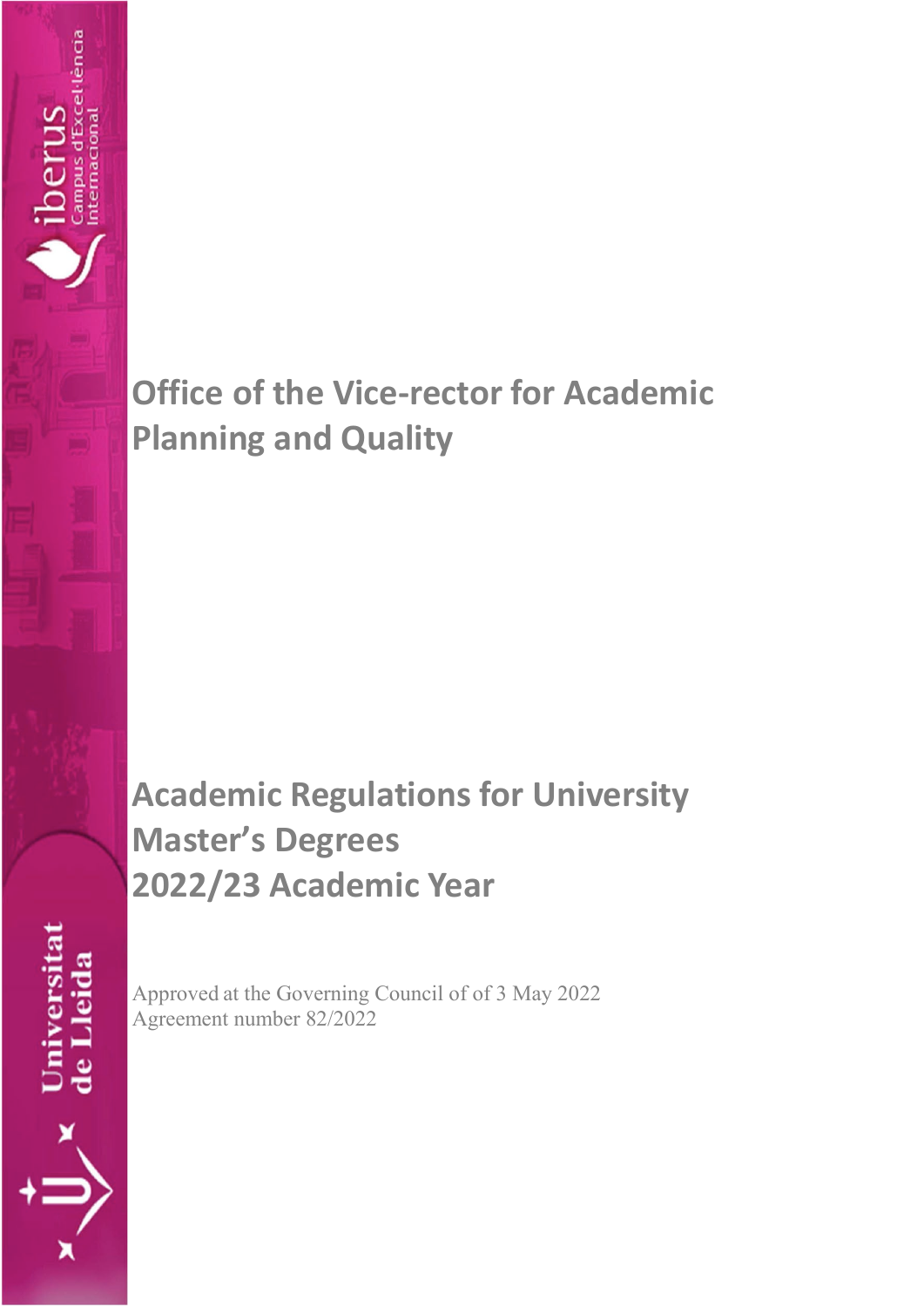

# **UNIVERSITY OF LLEIDA**

#### **ACADEMIC REGULATIONS FOR UNIVERSITY MASTER'S DEGREES**

# **2022/23 ACADEMIC YEAR**

# **CONTENTS**

TITLE 1

PRE-REGISTRATION

Article 1. Scope of application

Article 2. Master's degree admission and pre-registration

#### 2.1 Admission

#### 2.2 Pre-registration

- 2.2.1 Submission of applications
- 2.2.2 Deadlines
- 2.2.3 Selection criteria
- 2.2.4 Documents for submission to pre-register
- 2.2.5 Requirements for documents issued abroad
- 2.2.6 Resolution
- 2.2.7 Place reservation

TITLE 2

# **REGISTRATION**

Article 3. Registration

- 3.1 Submission of applications
- 3.2 Documentation for submission to formalise the registration
- 3.3 Registration deadlines
- 3.4 Registration limits

3.4.1 Prerequisites and corequisites

3.5 Second specialisation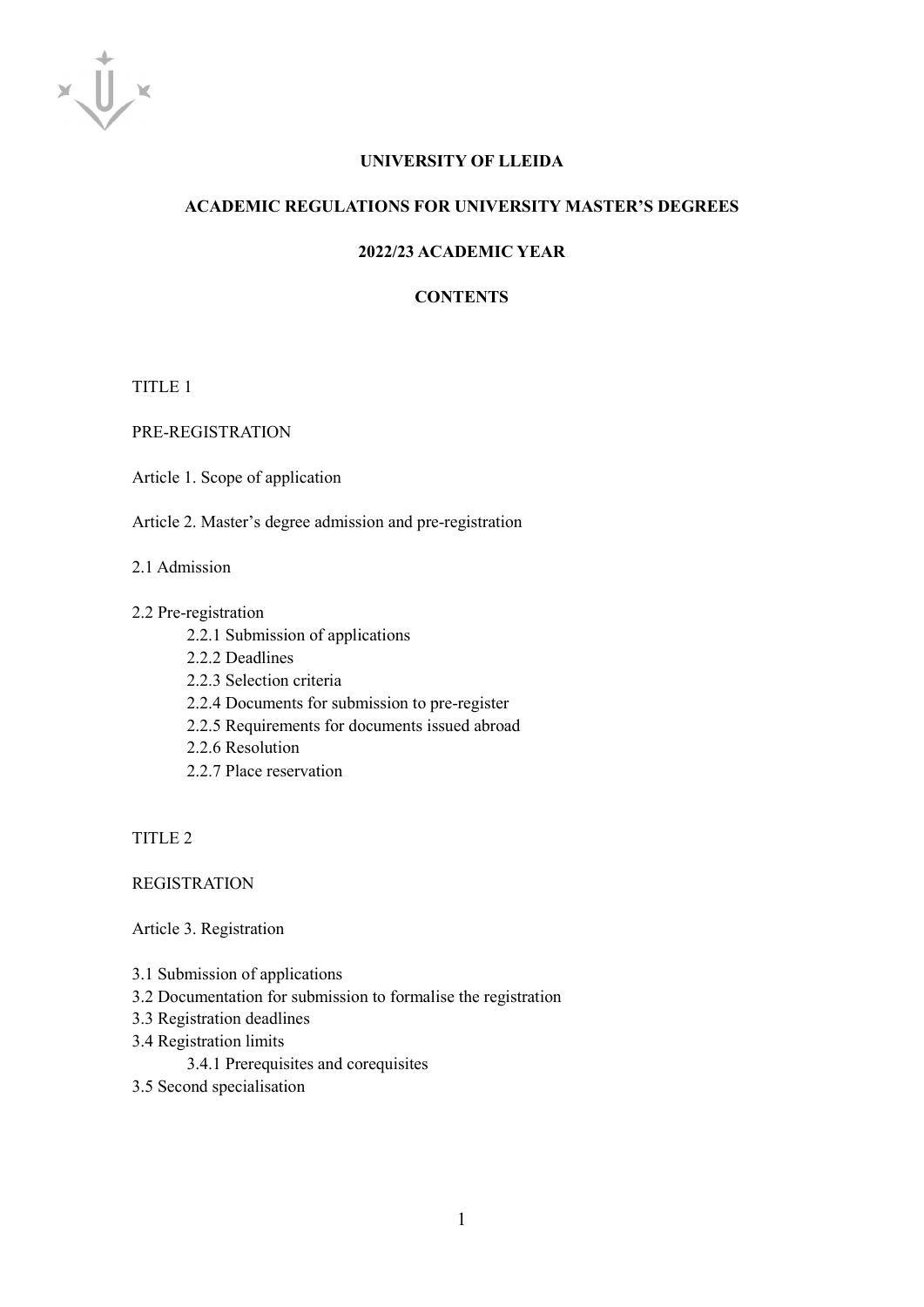

TITLE 3

ECONOMIC REGULATIONS

Article 4. Exemptions and discounts

## 4.1 Free registration

- 4.1.1 Special large family
- 4.1.2 Grantholder students
- 4.1.3 Students with a minimum degree of disability of 33%
- 4.1.4 Students who are victims of terrorist acts

4.1.5 Students who are victims of male violence against women within the context of a couple

# 4.2 Discounted registration

4.2.1 General large family 4.2.2 Distinctions

4.2.3 Financial assistance from firms or institutions in accordance with Agreement 200/2006 of the Governing Council

Article 5. Registration fee payment

- 5.1 Means of payment
	- 5.1.1 Single direct debit payment
	- 5.1.2 Direct debit payment in three instalments
	- 5.1.3 Loan by the Government of Catalonia
- 5.2 Procedure and effects of non-payment of the registration fee
- 5.3 Second-year students pending transcript transfer

Article 6. Amendments to registration

# 6.1 Amendments to registration with and without charge

- 6.1.1 Amendment to personal data and bank details
- 6.1.2 Amendment to the application for registration
- 6.1.3 Cancellation of registration
- 6.1.4 Withdrawal from subjects
- 6.1.5 Addition to registration

6.2 Exceptions

Article 7. General provision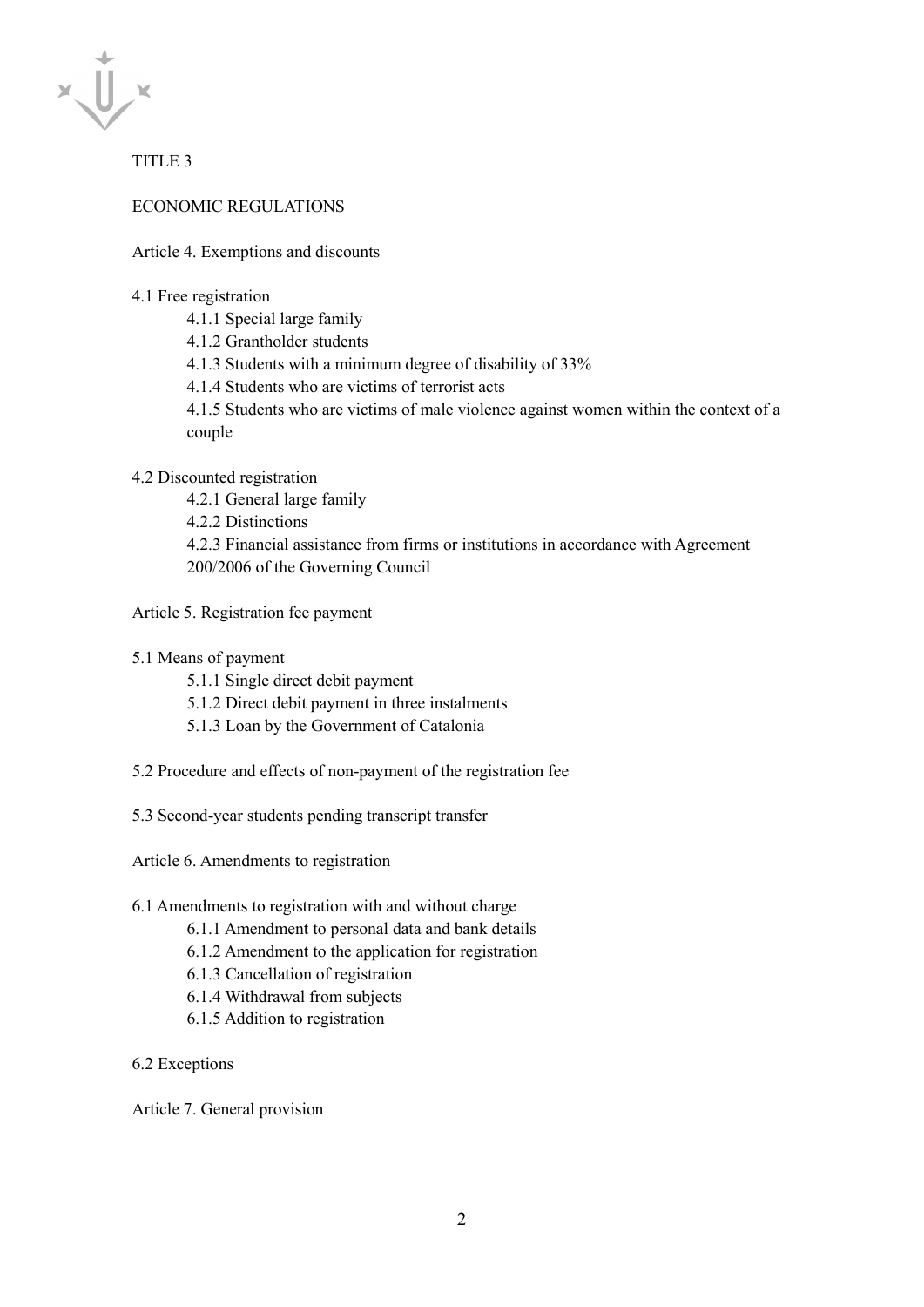

# TITLE 4

TRANSCRIPT

Article 8. Academic credit transfer and recognition

8.1 Credit transfer

8.2 Academic credit recognition

8.2.1 Application for credit recognition, deadlines and documents for submission 8.2.2 Criteria for credit recognition in master's degree studies

Article 9. Grading system and transcript average

Article 10. Double master's degrees

First additional provision. Voluntary contributions

Second additional provision. Students with special needs

Third additional provision. Insurance

Fourth additional provision. Phase-out or temporary suspension of a master's degree

Fifth additional provision. Documentation of the people concerned

Transitional provision. Teaching format at the UdL

Final provision. Situations not provided for in these regulations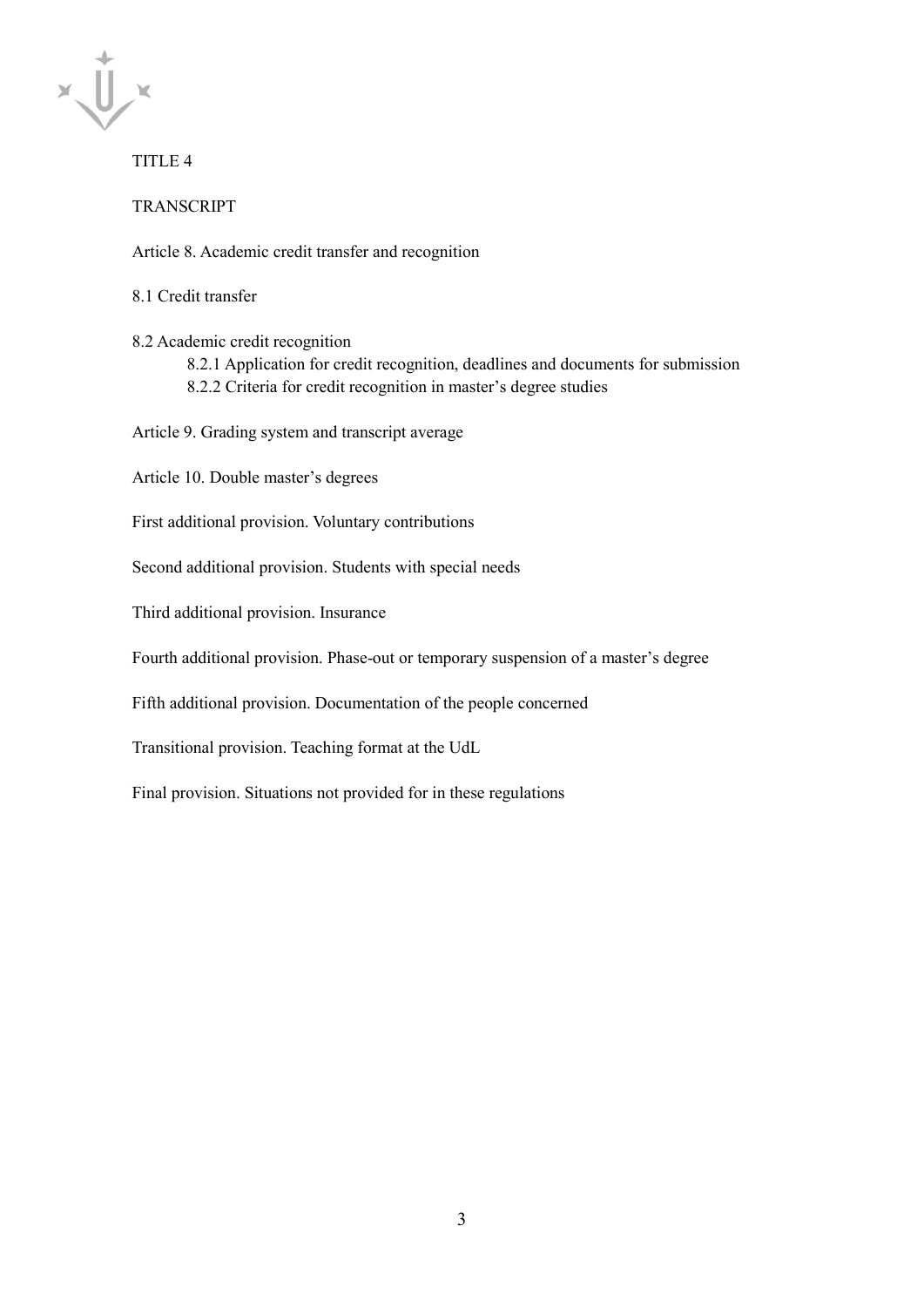

# **UNIVERSITY OF LLEIDA ACADEMIC REGULATIONS FOR UNIVERSITY MASTER'S DEGREES 2022/23 ACADEMIC YEAR**

# **TITLE 1 PRE-REGISTRATION**

#### **Article 1. Scope of application**

These regulations are applicable to official university studies leading to university master's degrees of the University of Lleida's own centres and affiliated centres.

Inter-university master's degrees shall be governed by the regulations of the coordinating university and by the respective agreement.

#### **Article 2. Master's degree admission and pre-registration**

#### **2.1 Admission**

| Entry to official university master's degrees is subject to the provisions of Royal Decree<br>822/2021, of 28 September, and verification reports of the corresponding master's degrees |                                                |  |
|-----------------------------------------------------------------------------------------------------------------------------------------------------------------------------------------|------------------------------------------------|--|
| 1) Spanish bachelor's degree/master's degree or                                                                                                                                         |                                                |  |
| equivalent                                                                                                                                                                              |                                                |  |
|                                                                                                                                                                                         |                                                |  |
|                                                                                                                                                                                         |                                                |  |
|                                                                                                                                                                                         | The master's degree coordinator and Studies    |  |
| 2) EHEA bachelor's degree/master's degree,                                                                                                                                              | Committee must check that, in the country      |  |
| provided that, in the awarding country, the                                                                                                                                             | where it was awarded, the bachelor's degree    |  |
| degree enables entry to master's degree studies                                                                                                                                         | or equivalent enables entry to master's        |  |
|                                                                                                                                                                                         | degree studies. Where applicable, the centre   |  |
|                                                                                                                                                                                         | may ask the person concerned for the           |  |
|                                                                                                                                                                                         | document proving that.                         |  |
| 3) Homologated degree                                                                                                                                                                   | The<br>Ministry is<br>responsible<br>for       |  |
|                                                                                                                                                                                         | administration.                                |  |
|                                                                                                                                                                                         |                                                |  |
|                                                                                                                                                                                         |                                                |  |
|                                                                                                                                                                                         |                                                |  |
| 4) Non-homologated bachelor's degree from                                                                                                                                               | - The person concerned must submit a           |  |
| outside the EHEA, with an educational level                                                                                                                                             | document issued either by the university       |  |
| equivalent to a Spanish bachelor's degree,                                                                                                                                              | where the entry degree was obtained or by      |  |
| provided that, in the country where it was                                                                                                                                              | the competent authority of the country         |  |
| awarded, the<br>enables<br>degree<br>entry<br>to                                                                                                                                        | attesting to the fact that this degree enables |  |
| postgraduate studies                                                                                                                                                                    | entry, in the country where it was awarded,    |  |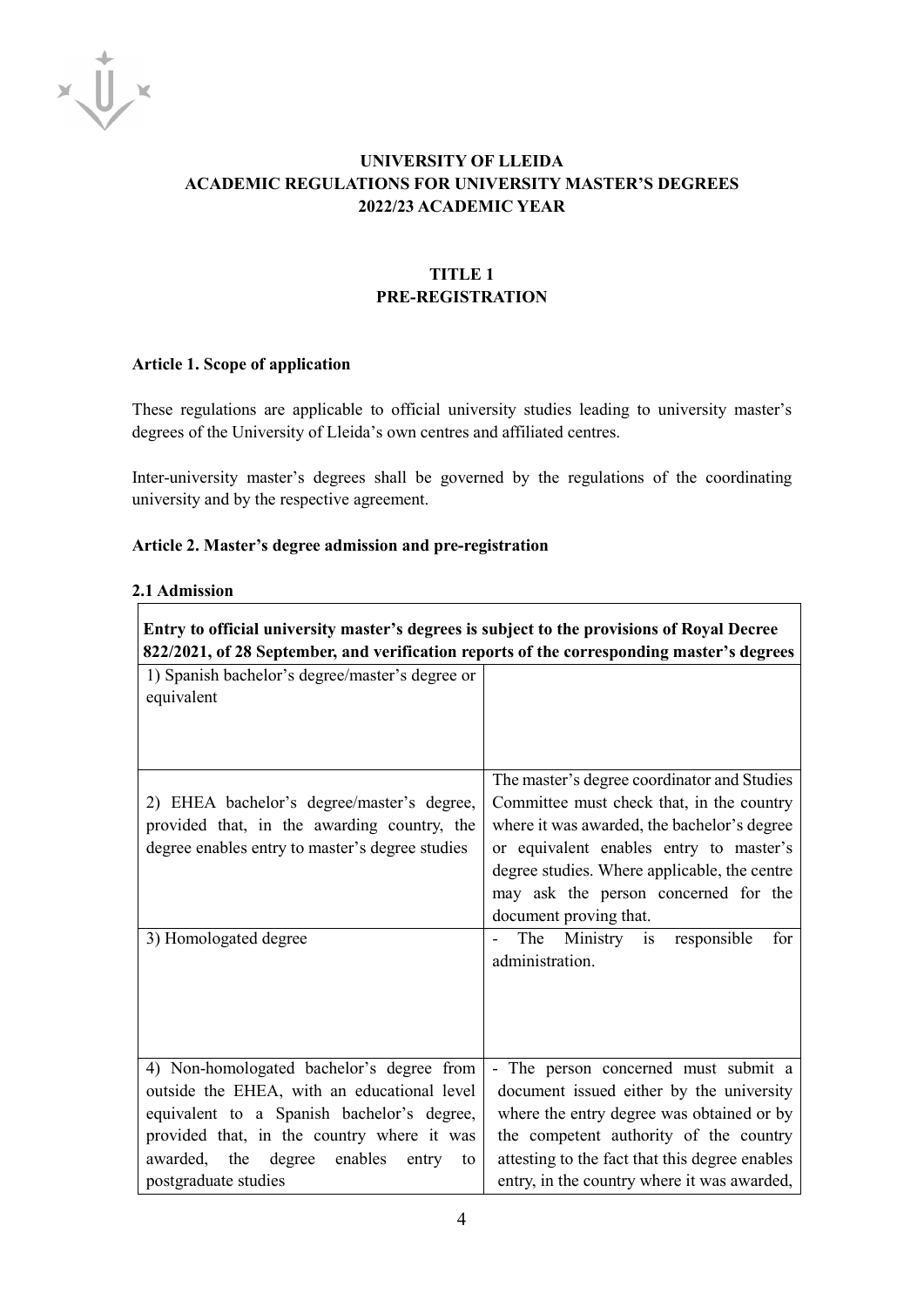|                                                                                                                                                                                                                                                                                                                  | to university postgraduate level studies.<br>- The University of Lleida is responsible for<br>administration.<br>The<br>master's<br>degree<br>coordinator and Studies Committee must<br>check that these requirements have been<br>met before making an admission proposal<br>for students holding non-homologated<br>degrees.<br>- Under no circumstances does entry via<br>this route imply either the homologation<br>of the previous degree held by the person<br>concerned or its recognition for any<br>purposes other than taking the master's<br>degree, because, in order to exercise the<br>profession, homologation of the degree<br>for entry to the master's degree may be<br>required. |
|------------------------------------------------------------------------------------------------------------------------------------------------------------------------------------------------------------------------------------------------------------------------------------------------------------------|------------------------------------------------------------------------------------------------------------------------------------------------------------------------------------------------------------------------------------------------------------------------------------------------------------------------------------------------------------------------------------------------------------------------------------------------------------------------------------------------------------------------------------------------------------------------------------------------------------------------------------------------------------------------------------------------------|
| Spanish bachelor's<br>5) Incomplete<br>degree<br>studies*<br>* Foreign students who have not completed a<br>bachelor's degree may pre-register for the<br>University Master's Degree in User Experience<br>Design offered by the University of Lleida and<br>the National Open and Distance University<br>(UNAD) | - Bachelor's degree thesis and 9 ECTS<br>credits at most.<br>- Exceptionally, entry to the master's degree<br>accepted, with<br>may be<br>conditional<br>registration, for students with credits<br>pending from a Spanish bachelor's degree<br>(bachelor's degree thesis and 9 ECTS<br>credits at most). That will only be possible<br>if, by the end of the second pre-registration<br>period (or, where applicable, later ones),<br>there are places available once all students<br>with a completed bachelor's degree have<br>registered.                                                                                                                                                        |

# **2.2 Pre-registration**

 $\overline{\phantom{a}}$ 

 $x\overline{U}$ 

# 2.2.1 Submission of applications

Pre-registration must be formalised directly at the University of Lleida via its website. Students must fill in the application for pre-registration and pay the amount as set out in the decree on public prices, in accordance with the instructions given on the application form. They must then send the respective documentation corresponding to their entry route to the secretariat of the respective centre no later than 10 days after pre-registering online, preferably via the online office of the UdL using the specific form for sending documentation, or by post, in person at the secretariat of the centre or, if it has not been possible to do so by any of those routes, by e-mail.

Once the secretariat of the centre has received the documentation and the indicated amount has been paid, the pre-registration shall be considered effective and it shall be studied. Where applicable, original documentation may be requested. Under no circumstances shall the amount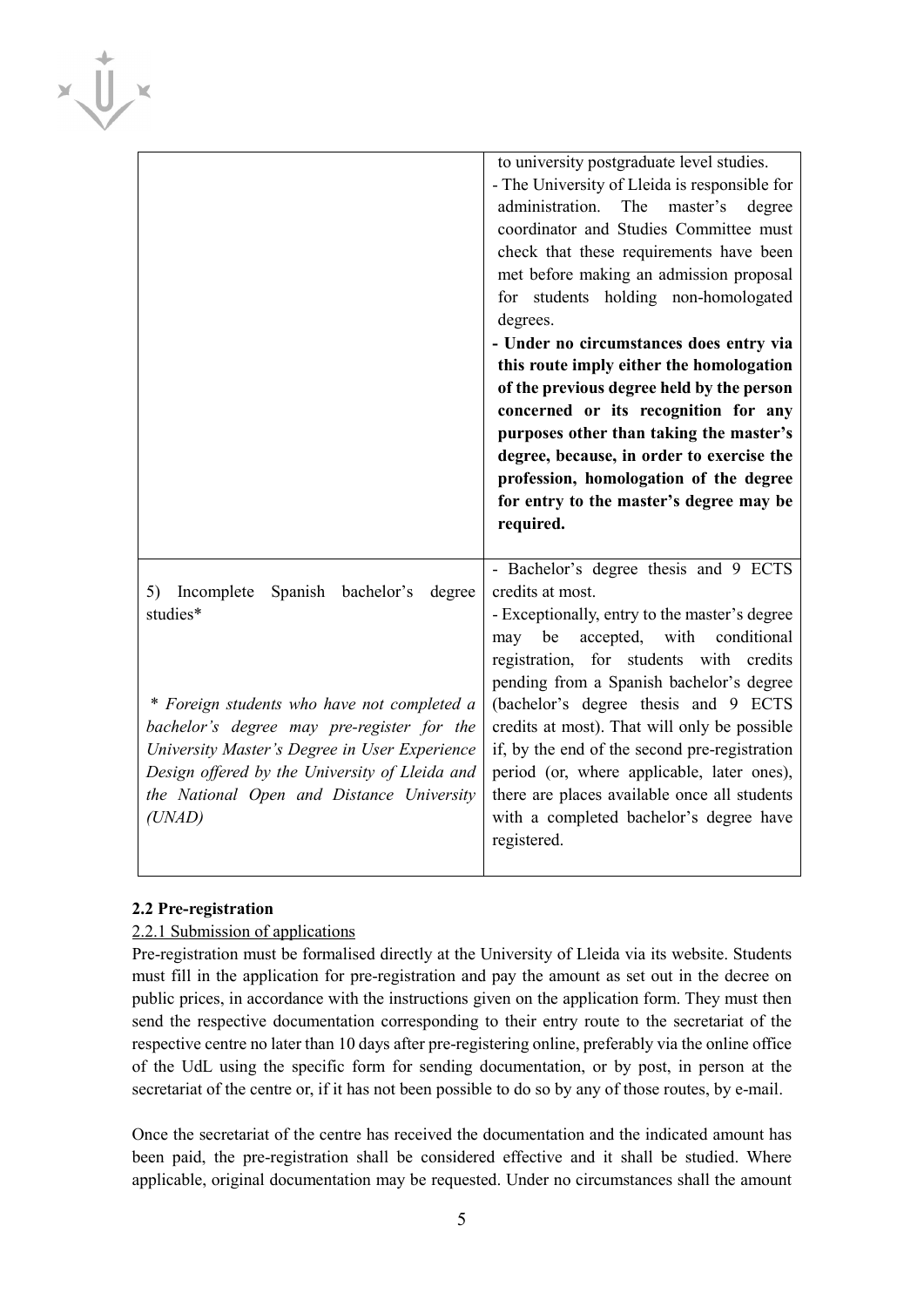

paid be refunded, unless due to causes attributable to the UdL.

In the application for pre-registration, students must state whether they want to register full-time or part-time.

Under exceptional circumstances, and provided that the supply of places is greater than demand, the master's degree Studies Committee may propose to the dean or director of the centre the conditional acceptance of students who are not in possession of all the required documentation, whose documentation is incomplete or who do not meet the entry requirements although they are expected to do so by the deadline for registration formalisation.

# **2.2.2 Deadlines**

The pre-registration deadlines for university master's degrees can be found on the notice boards of the centre, of Academic Management and on the website of the University.

#### **2.2.3 Selection criteria**

The master's degree Studies Committee shall establish the selection criteria that it considers appropriate for subsequent monitoring of the studies programme and shall ensure that they are complied with.

#### **2.2.4 Documents for submission to pre-register**

# **A) Students who have done studies at the University of Lleida that enable entry to a master's degree programme**

- Foreign students will need to resubmit their passports if they have expired.
- Students registering to study part-time must indicate this on the pre-registration form and must attach the documentation substantiating this.
- To apply for credit recognition, students must state this in the respective section on the application for pre-registration and also submit:
	- o The curriculum or table of subject areas issued or published by the respective centre.
	- o Documents accrediting the competencies attained, the educational content taken or the stamped programme of passed subjects (providing a link to the official website is recommended, so that they can be checked).

# **B) Students who have done studies at another university that enable entry to a master's degree programme**

• ID document: Spanish students do not have to submit it. Foreign students who do not have an ID document or a foreigner identification number (NIE, issued by the Spanish authorities) must submit a valid passport.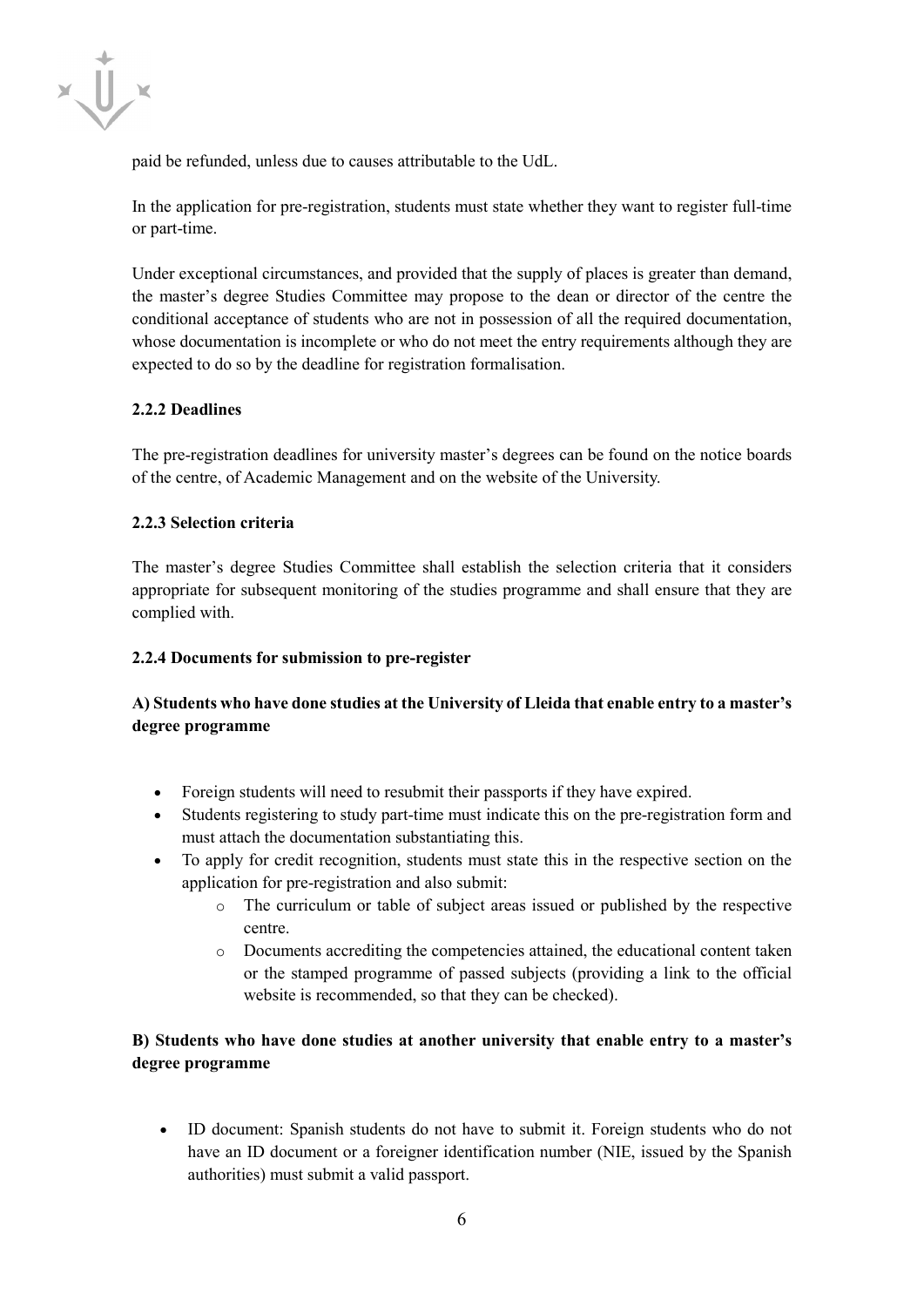

- The official transcript in which the grades obtained are specified and, in the event of transcripts issued abroad, the numeric scale of these grades and the teaching load must be given.
- Any documents specific to each master's degree, if mentioned in the master's degree information.
- Students registering to study part-time must indicate this on the pre-registration form and must attach the documentation substantiating this.
- To apply for credit recognition, students must state this in the respective section on the application for pre-registration and also submit:
	- o The curriculum or table of subject areas issued or published by the respective centre.
	- o Documents accrediting the competencies attained, the educational content taken or the stamped programme of passed subjects.
- Depending on the entry route, students must submit the documents indicated below. Preregistration may be conditionally accepted if, when pre-registering, students do not have these documents available because they have not completed their bachelor's degree studies or for any other reason, though they will have to submit the documents before the start of registration.

# **Route 1. Spanish official university bachelor's degree or master's degree or equivalent**

• Original and copy or authenticated copy of the official university bachelor's degree or master's degree certificate, where applicable.

# **Route 2. EHEA official university bachelor's degree or master's degree or equivalent**

- Original and copy or authenticated copy of the official university bachelor's degree or master's degree certificate, where applicable.
- The centre may ask for the document attesting to the fact that this degree enables entry, in the country where it was awarded, to master's degree studies.

# **Route 3. Homologated degree**

• Original and copy or authenticated copy of the homologation document issued by the Ministry.

# **Route 4. Non-homologated bachelor's degree or equivalent from education systems that do not form part of the EHEA**

- Original and copy or authenticated copy of the university degree certificate used for entry.
- A document issued either by the university where the entry degree was obtained or by the competent authority of the country attesting to the fact that this degree enables entry, in the country where it was awarded, to university postgraduate level studies.

# **Route 5. Entry with incomplete Spanish bachelor's degree studies**

• Academic certificate.

# **2.2.5. Requirements for documents issued abroad**

Documents issued abroad must be official, original and issued by the competent authorities, and they must be legalised diplomatically. This procedure must be carried out at each of the following organisations and in the indicated order: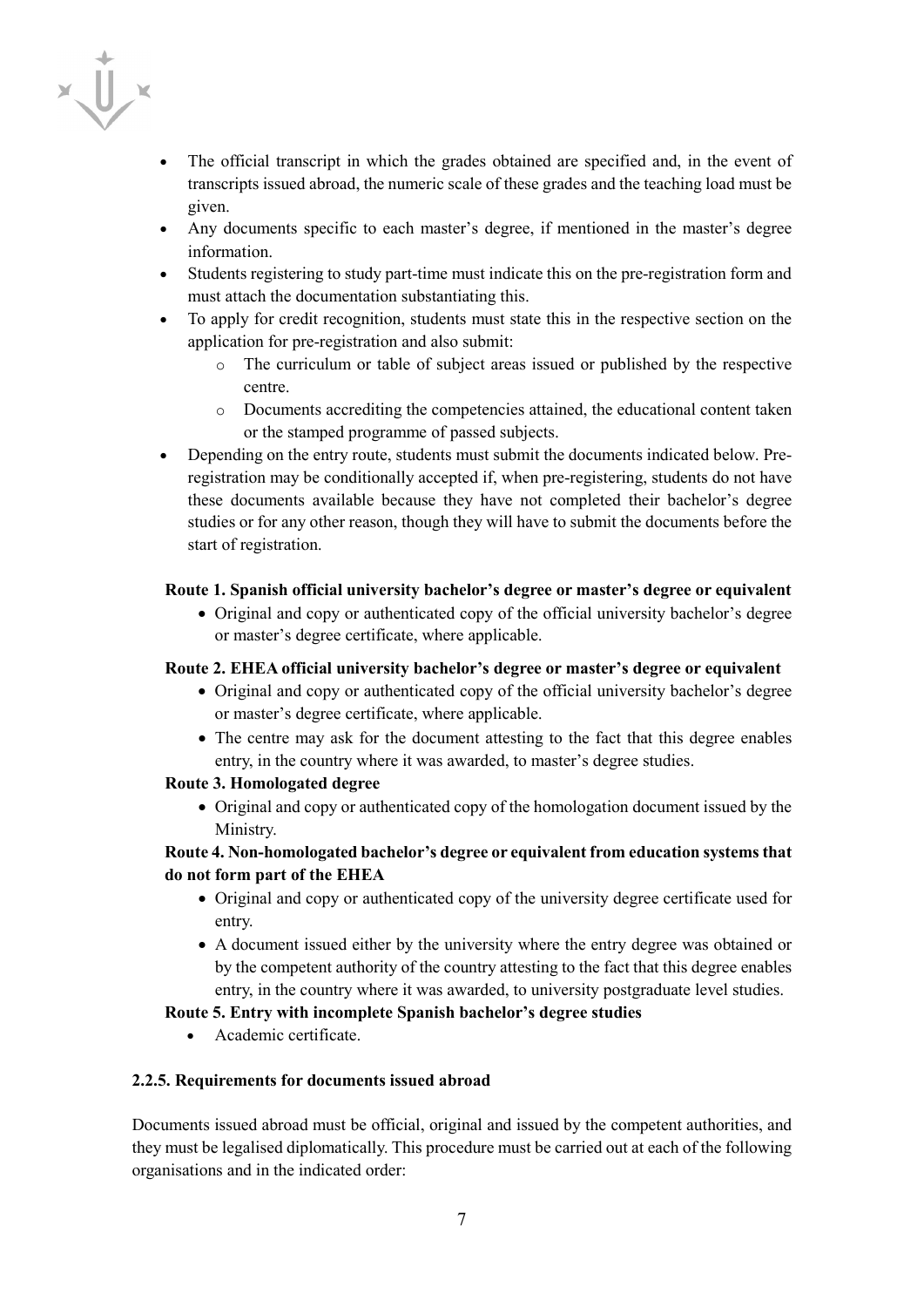

- 1. Ministry of Education of the country of origin for degree and study certificates, and the respective Ministry for birth and nationality certificates.
- 2. Ministry of Foreign Affairs of the country issuing the documents.
- 3. Diplomatic or consular representation of Spain in the document-issuing country.

# *All documents issued by the diplomatic authorities or consular services of another country in Spain must be legalised by the Spanish Ministry of Foreign Affairs.*

For the legalisation of documents issued by countries that are signatories to the Hague Convention, of 5 October, the previously established requirements are substituted by the apostille affixed to the document by the competent authority of the State that issued the document.

It is not required to legalise documentation issued by EU Member States, provided there are no doubts as to their authenticity and legitimacy, or to their official nature.

The aforementioned documents must be accompanied by an official translation into Spanish, if they are written in another language. This translation can be rendered:

- By any diplomatic or consular representation of Spain abroad.

- By the diplomatic or consular representation in Spain of the country of which the applicant is a subject or, if applicable, of the document-issuing country.

- By sworn translators duly authorised or registered in Spain.

As a general rule, it is only necessary to provide an official translation of the subject programme in cases where it cannot be assessed adequately without one.

If the original document is written in a non-Latin alphabet, it is recommended that the translation should include the name of the degree in the original language but transcribed into the Latin alphabet, rather than a translation of that name.

Original documents may be submitted together with a photocopy, and they shall be returned to the people concerned after authentication.

If the photocopies have been compared and legalised by the diplomatic or consular representation of Spain in the document-issuing country or before a notary, it is not necessary to submit the original at the same time.

#### **2.2.6 Resolution**

Resolutions are made by the dean or director of the centre at the proposal of the master's degree Studies Committee.

The resolution must state one of the following:

- students admitted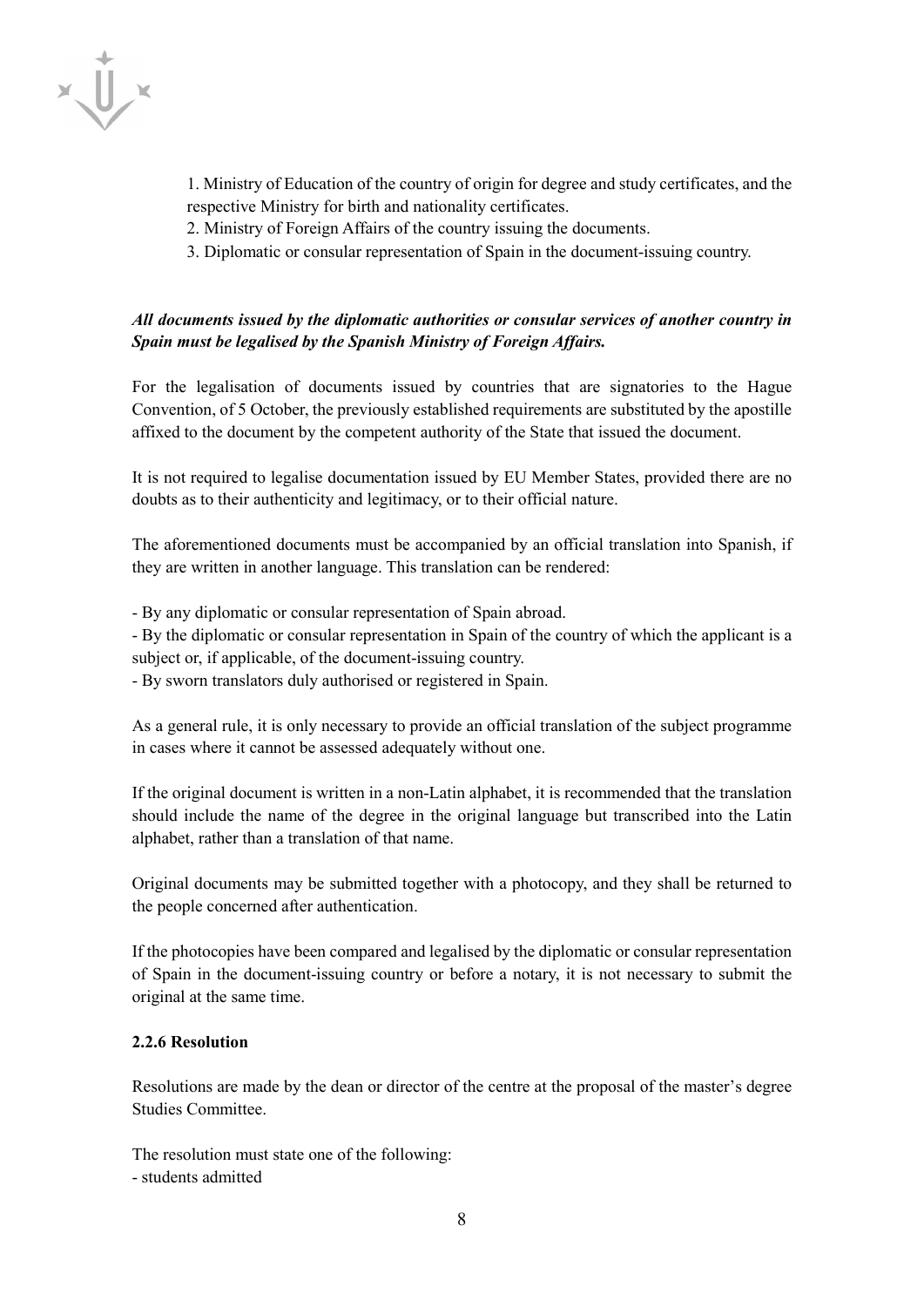

- students conditionally admitted\*
- students not admitted\*\*
- students on waiting list\*\*\*

The responsible body shall publish the signed resolution and post it on the notice board of the online office of University of Lleida and on the master's degree web page. The publication shall be done in accordance with the Seventh Additional Provision of Law 3/2018, of December 5, on the protection of personal data and the guarantee of digital rights. It also must indicate the reasons for denying admission or offering conditional admission, and the appeals that the persons concerned may lodge against the resolution.

If they disagree with the resolution, the persons concerned may submit an appeal to the rector of the University of Lleida.

*\* If the reason is the lack of documentation, said documentation must be submitted before the start of registration, otherwise another pre-registration for admission will need to be done in the second period (or, where applicable, later ones).*

*If the reason is that students are pending completion of a bachelor's degree, registration may only be formalised if, by the end of the second pre-registration period (or, where applicable, later ones), there are places available once all students with a completed bachelor's degree have registered.* 

*If students can provide proof of completing a bachelor's degree before any of the registration deadlines set out in the published calendar, they may formalise registration provided that there are places available.*

*\*\* The reason must be given.*

*\*\*\* Provided that there are places available, registration must be formalised in the order of admission indicated in the resolution.*

#### **2.2.7 Place reservation**

Students may apply to reserve a place for the following year on exceptional grounds, which must be justified by the established deadline for registration.

The dean or director of the centre shall resolve the applications.

Reserved places are not subtracted from the supply of places for the following academic year. Five percent of places will be reserved for master's degree students affected by a degree of disability equal to greater than 33%.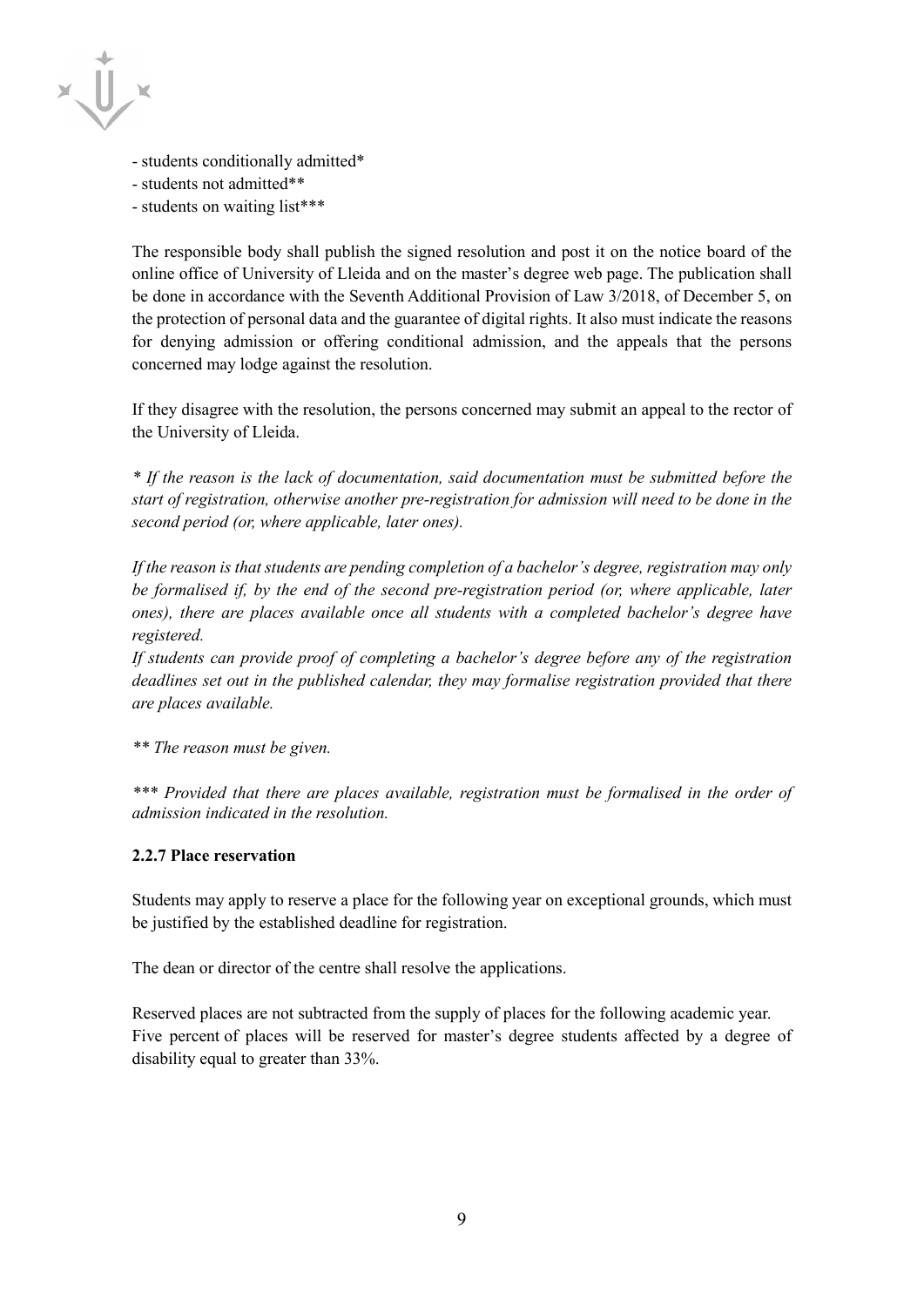# **TITLE 2**

#### **REGISTRATION**

#### **Article 3. Registration**

 $x \bigcup x$ 

#### **3.1 Submission of applications**

As a general rule, registration is done using the self-registration system. Its formalisation is a request. Paying for it and having it admitted by the administrative services of this University does not imply that the content of it is compliant.

The registration does not become effective if any of the data provided by the student are false or if the registration fee is not paid by the established deadline.

Students shall only receive training and teaching for the subject areas they have registered to take.

For any information related to registration, students should contact the secretariat of the centre.

#### **3.2 Documentation for submission to formalise the registration**

All students will have already submitted some of the documentation by the pre-registration deadline, but they must additionally submit:

-SEPA direct debit mandate signed by the current account holder, if it has not been submitted or if the account holder has changed.

- Students applying for an exemption, discount or waiver of fees must submit, by the registration deadline, the documentation accrediting their entitlement, as set out in the regulations governing it, in accordance with the provisions of Article 4 of these regulations.

- Foreign students aged 28 and over must submit the original and copy or authenticated copy of health and accident insurance that is valid in Spain. This document is not necessary in the case of online master's degrees that do not require physical presence at the centre.

- Students registering as part-time must submit an application, if they have not indicated this on the pre-registration form, in the ordinary registration period (\*), addressed to the dean or director of the centre, and must provide documentation to justify that they cannot fully devote their time to university education. If the reason is work-related, they must submit a certificate from the firm in which they work and a National Insurance contributions record issued by the Social Security Treasury or competent authority. Self-employed workers must submit a photocopy of taxes or the tax permit instead of the certificate from the firm. The centre must check the substantiated data and return the documentation submitted for this purpose to the person concerned.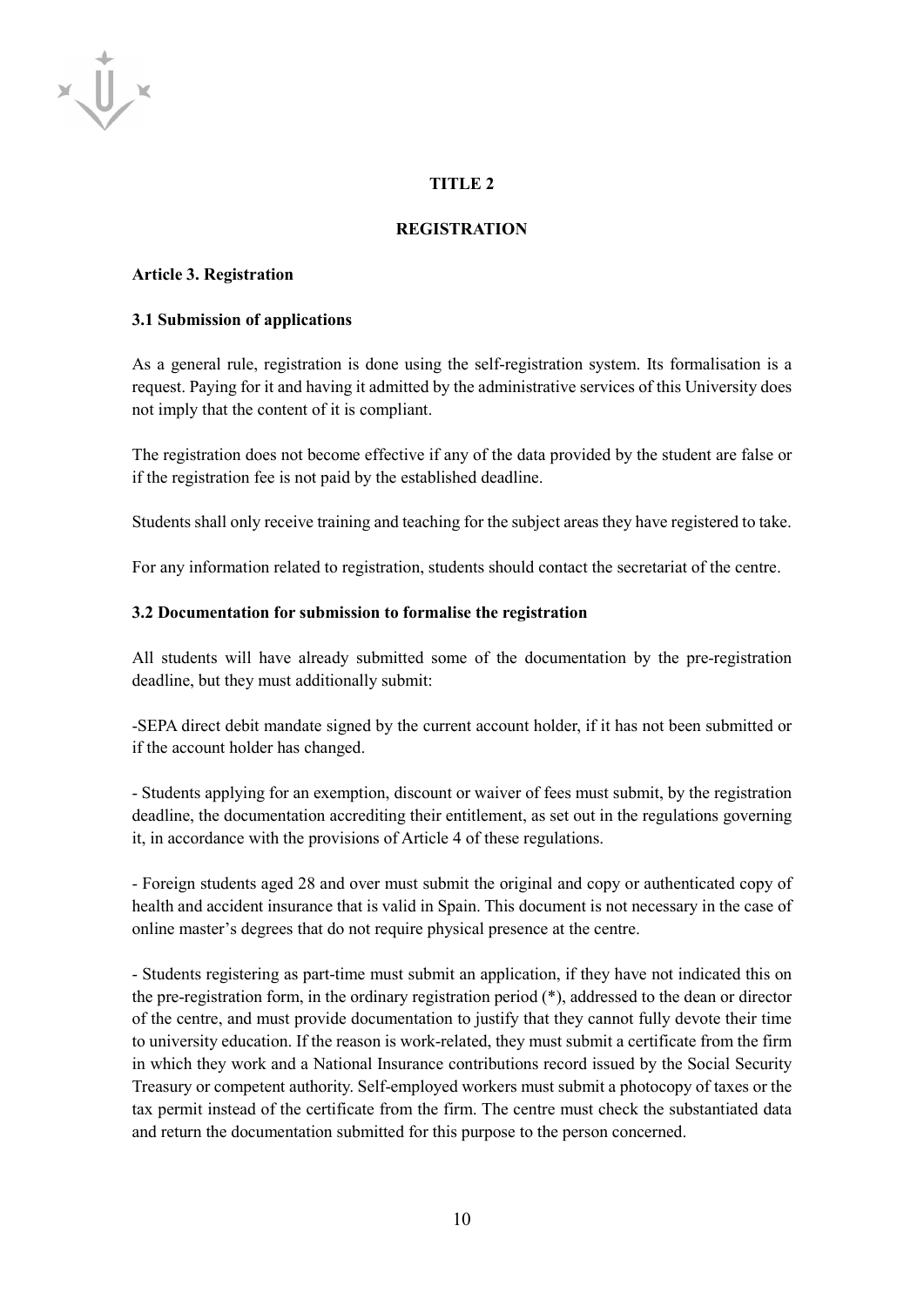

Resolutions for these applications will be posted on the notice board of the online office of the University of Lleida (http://seuelectronica.udl.cat/etauler.php) and the centre's web page in accordance with the Seventh Additional Provision of Law 3/2018, of December 5, on the protection of personal data and the guarantee of digital rights.

(\*) Students registering in July or the first week of September may submit it by the start of the academic year.

Documents issued abroad must meet the requirements set out in Article 2.2.5 of these regulations.

New students registering using the self-registration system must submit all the documentation to the secretariat of the centre before starting registration.

# **3.3 Registration deadlines**

The student registration calendar is published and posted on the notice boards of each centre, of Academic Management and on the website of the University.

#### **3.4 Registration limits**

The provisions set out in Articles 9 and 10 of the Continuance Regulations of the University of Lleida shall apply.

Students who apply for a grant from the Ministry of Education must check the minimum registration credits established in the corresponding call.

If a master's degree curriculum allows students to take optional subjects by registering for subjects from other master's degrees, with the sole aim of balancing the overall calculation of optional credits, students may register for a maximum of 6 optional credits over the total number of optional credits established in their curriculum.

Credits exceeding the total number of credits needed to obtain the degree will not be covered by the grant (see the Ministry of Education's call for grants).

#### 3.4.1 Prerequisites and corequisites

Centres must publish the subject prerequisites and corequisites on the web page of each master's degree programme.

#### Prerequisite for registration:

A subject becomes a prerequisite of a second subject when, to register for the second subject, students need to have passed the first.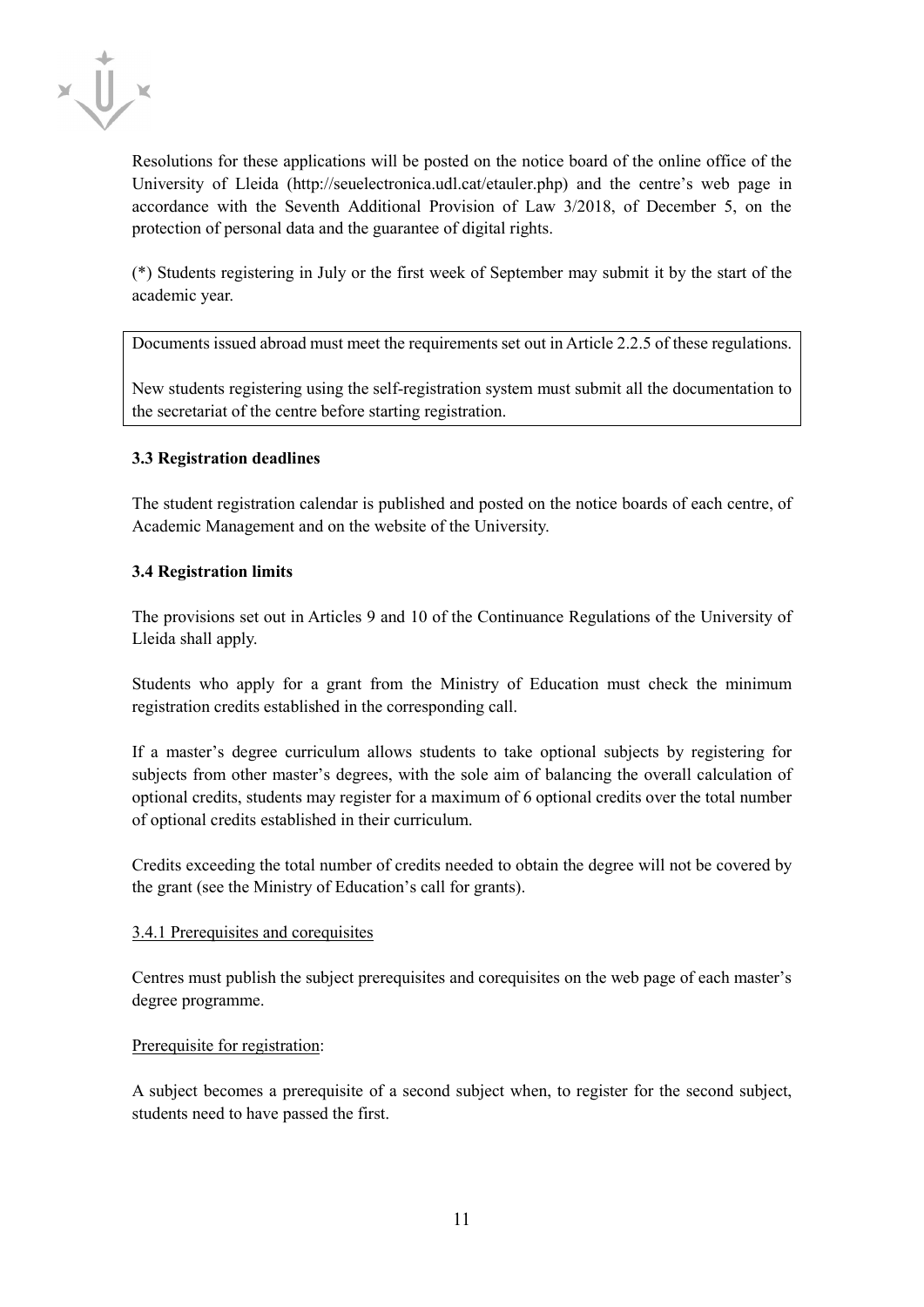

# Prerequisite for qualification:

A subject becomes a prerequisite of a second subject when, to pass the second subject, students need to have passed the first.

## Corequisite:

A subject becomes a corequisite of a second subject when, to register for the second subject, students need to have registered for or have passed the first.

#### **3.5 Second specialisation**

The second specialisation has to be done before completing the master's degree and requires authorisation from the Office of the Dean or Office of the School Director.

# **TITLE 3**

# **ECONOMIC REGULATIONS**

#### **Article 4. Exemptions and discounts**

#### **4.1 Free registration**

Students in one of the following situations are entitled to exemption from fees and public prices:

#### 4.1.1 Special large family

Only those students from outside Catalonia need to accredit this condition.

Original and copy or authenticated copy of the large family document or certificate (students registering for the first time).

The exemption only applies to subjects and the transcript management fee; students must therefore pay, in full, the support fee for learning, the compulsory insurance and contracted services.

Students must provide proof, by the registration deadline, by submitting an up-to-date large family document or certificate. Students must meet this condition at the start of the academic year.

#### 4.1.2 Grantholder students

Students receiving a general or mobility grant convened by the Ministry are not obliged to pay for the contracted academic services.

Provided that the requirements are met, this payment exemption is also applied to students pending the resolution on the awarding of a grant at the time of registration.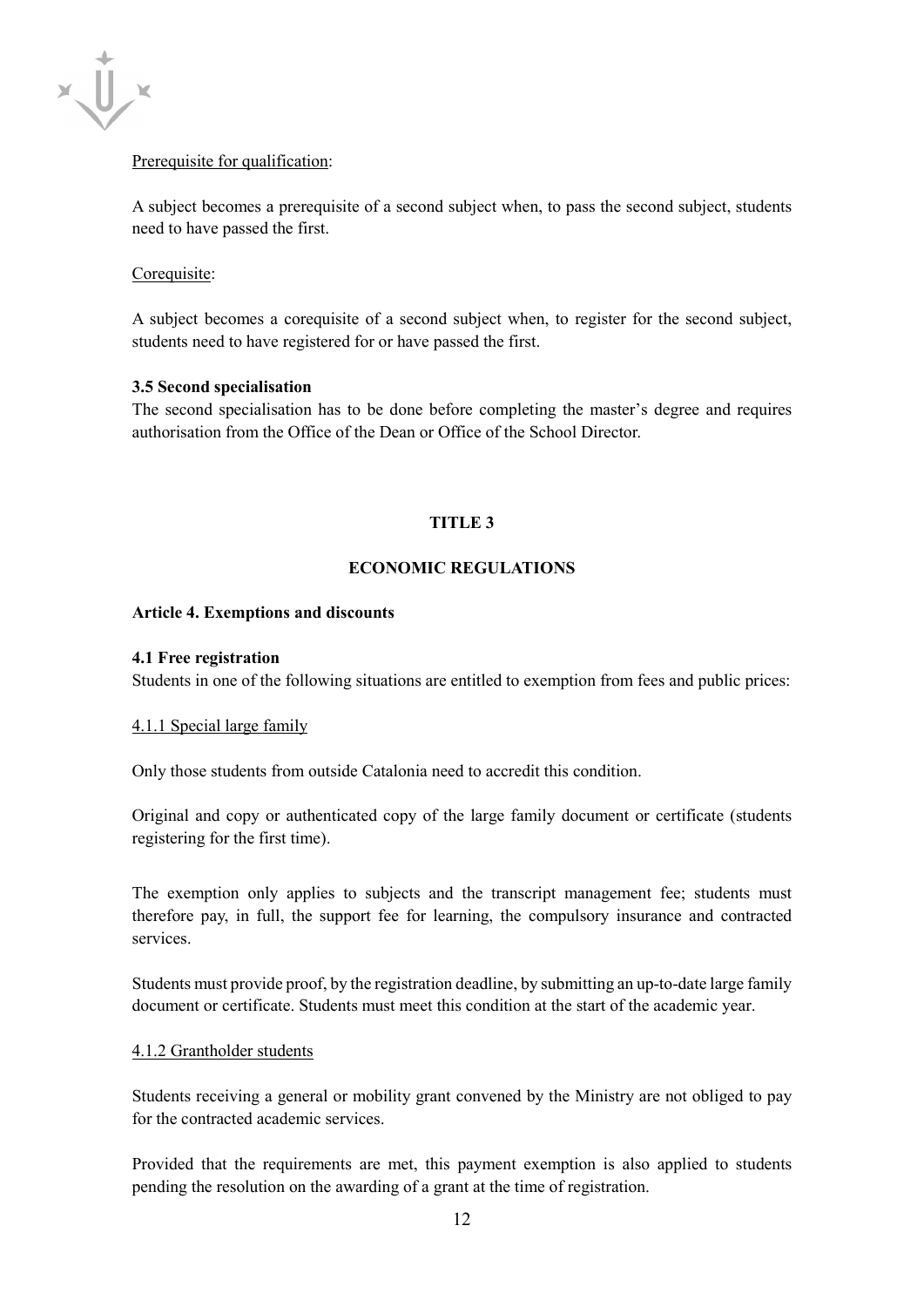

According to the provisions of Article 18.4 of Royal Decree 822/2021, of 28 September, establishing the organisation of university education and its quality assurance procedure (Spain's Official State Gazette of 29 September 2021), students registering for the first year of a university master's degree without having obtained a bachelor's degree may obtain a grant provided that they are in possession of the aforementioned bachelor's degree by 31 December 2022.

If a grant is not awarded, students must pay the respective registration amount. If this payment is not made, the provisions of Article 5.2 these regulations shall be applied.

The submission or lodging of any kind of appeal relating to the refusal to award a grant shall not stop or suspend the students' obligation to make the payment, since it is considered that they do not meet the requirements of free registration.

Discounts only apply to subjects; students must therefore pay, in full, the transcript management fee, the learning support fee, the compulsory insurance and the contracted services.

#### 4.1.3 Students with a minimum degree of disability of 33%

Students with a minimum degree of disability of 33% are entitled to exemption from all public prices as set out in the Government of Catalonia decree on public prices.

This condition is accredited by submitting any of the following documents (original and copy or authenticated copy):

- Certificate of recognition of degree of disability issued by the competent body.
- Disability card issued by the Catalan Ministry of Social Rights.
- Resolution of the Ministry of Finance and Civil Service or the Ministry of Defence, where a retirement pension on grounds of permanent disability for the service is recognised.
- Resolution of the National Institute of Social Security (INSS, as abbreviated in Spanish) where the status of benefit recipient on grounds of total permanent, full or severe disability is recognised.

Students must pay the support fee for learning, the compulsory insurance and contracted services.

# 4.1.4 Students who are victims of terrorist acts

People who have been victims of terrorist attacks, as well as their spouses and children, are entitled to exemption from all public prices as set out in the Government of Catalonia decree on public prices.

This condition is accredited (original and copy or authenticated copy) by submitting the respective administrative resolution. Students must attach the family book in the case of spouses and children.

Students must pay the support fee for learning, the compulsory insurance and contracted services.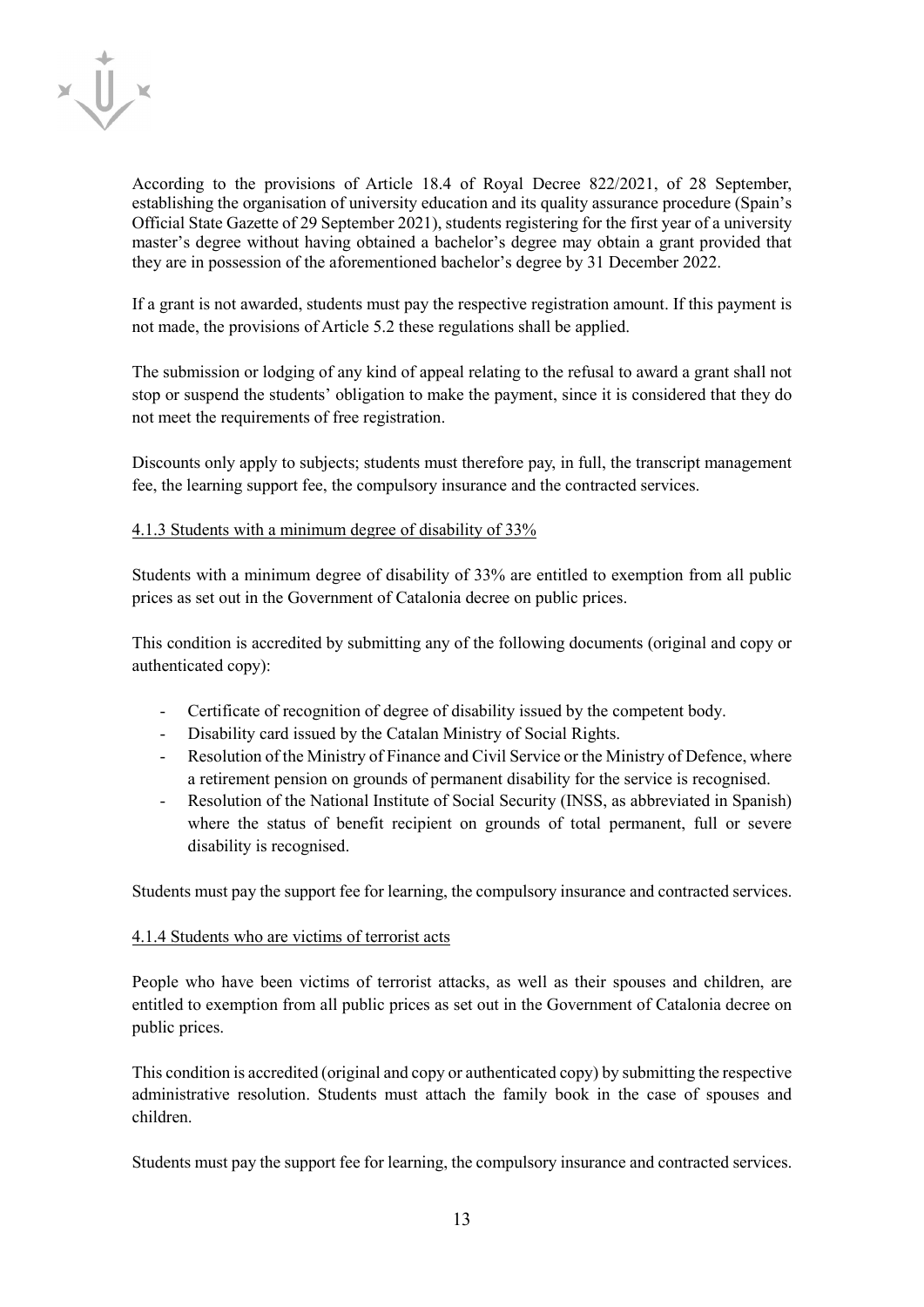

4.1.5 Students who are victims of male violence against women within the context of a couple Victims of male violence against women within the context of a couple, as well as their dependent children, are entitled to exemption from all prices as set out in the Government of Catalonia decree on public prices.

The following documents are proof of the status of victim of male violence against women within the context of a couple and their dependent children:

a) A conviction for a crime of gender-based violence or any type of court judgment, even if it is not final, declaring that the woman has suffered any of the forms of this violence.

b) A protection order or any other judicial decision that grants a precautionary measure in favour of the victim.

c) A report by the Prosecution Ministry stipulating that the woman applicant is a victim of gender-based violence.

d) A report or certificate proving that the woman applicant is being cared for as a victim of gender-based violence, issued by any of the following services:

• Social Services.

• Action Unit for Combating Male Violence against Women and Domestic Violence of the Directorate General for Families of the Catalan Ministry of Social Rights.

- Specialised Intervention Services (SIE).
- Women's Information and Support Services (SIAD).
- Support for Victims of Crime Office.
- Public shelter resource.

• An organisation subsidised by a specific public authority to care for women victims of gender-based violence.

- A report by the Inspectorate of Work and Social Security.
- e) Any other means as provided for in Article 33 of Act 5/2008, of 24 April, on the right of women to eradicate male violence against women.

Documents proving the status of victim of male violence against women within the context of a couple have the following validity:

- a) In the case of a conviction for a crime of gender-based violence:
	- If the sentence is less than two years, the status shall be retained for two years.
	- If the sentence is between two and four years, the status shall be retained for four years.
	- If the sentence is more than four years, the status shall be retained for the length of the sentence.

b) In the case of a protection order, precautionary measure or report by the Prosecution Ministry, the status shall be retained for at least one year, or for the duration of the precautionary measures if longer.

c) The certificate or report by victims' support services. These documents must show that the protection measures for victims of male violence against women are in force.

For the purpose of proving the dependency relationship of the victim's children, the following documentation must be submitted (original and copy or authenticated copy):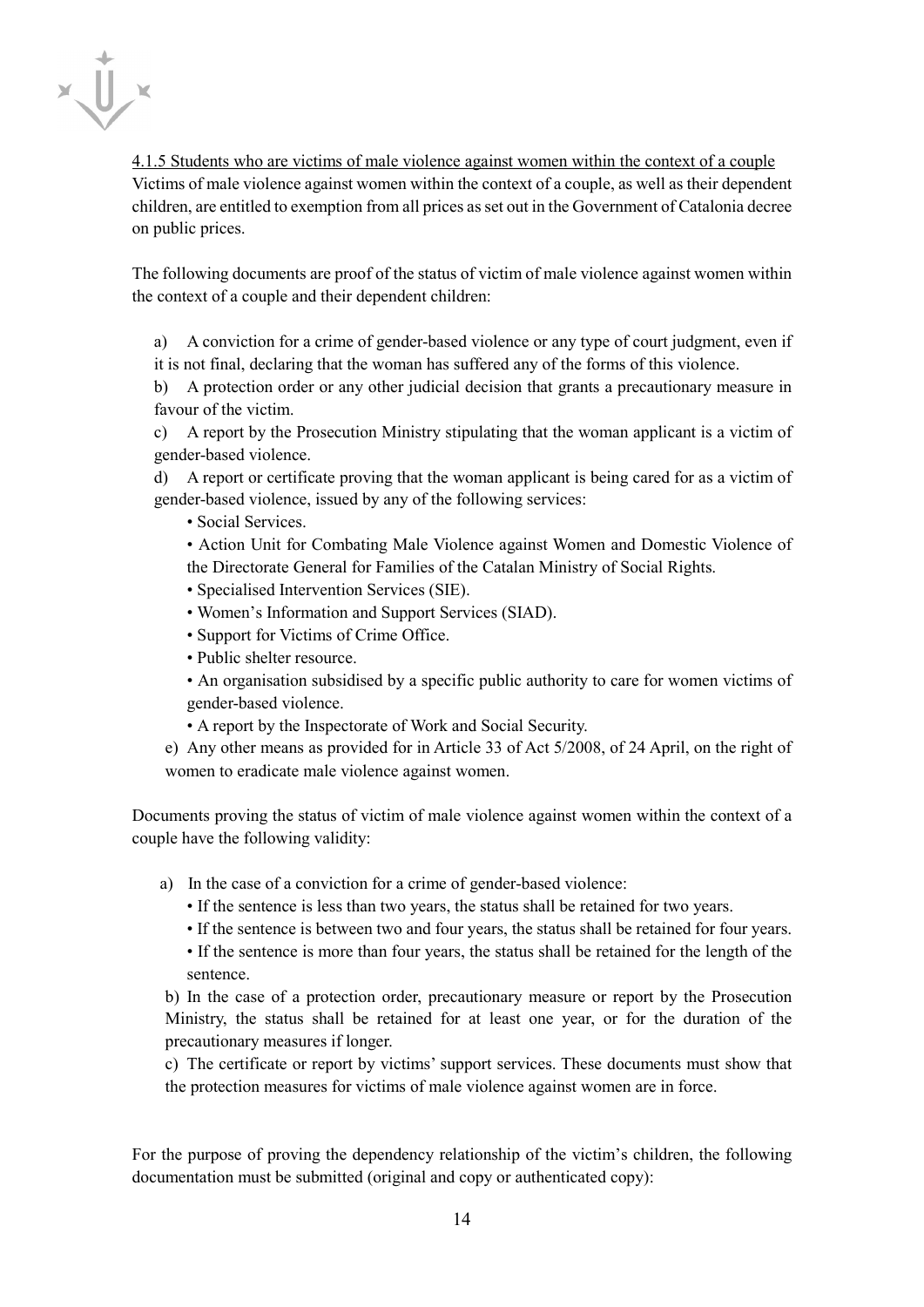

a) In the case of children up to the age of 21, a family book. b) In the case of children older than 21, a certificate stating that they are living in the family unit.

The nature of this agreement made by the Inter-University Council of Catalonia is transitional until such time as the regulations generally governing the supporting document proving the status of victim of male violence against women within the context of a couple have been approved.

Students must pay the support fee for learning, the compulsory insurance and contracted services.

#### **4.2 Discounted registration**

Students in one of the following situations are entitled to discounts:

#### 4.2.1 General large family

Only those students from outside Catalonia need to accredit this condition.

- Original and copy or authenticated copy of the large family document or certificate (students registering for the first time or who need to submit a renewed large family document or certificate). If the number of siblings or children does not appear in it, students must provide proof of that by means of a certificate from the respective department.

The 50% discount applies to subjects and the transcript management fee. Students must pay, in full, the support fee for learning, the compulsory insurance and contracted services.

Students must provide proof by the registration deadline. Students must meet this condition at the start of the academic year.

#### 4.2.2 Distinctions

Students who obtained credits with distinctions at the University of Lleida in the immediately preceding academic year are entitled to exemption from payment of the registration fee of the same degree for a number of credits equivalent to those that they have obtained with this academic grade.

Thus, the discount will be applied to the double master's degree when a distinction has been obtained in one of the master's degrees forming part of it, provided it has not been completed. The same criteria are applicable in the event of abandoning the double the master's degree in favour of one of the master's degrees forming part of it, provided the subject with distinction is recognised in the new master's degree.

If the credits with distinctions are the last ones of the bachelor's degree or of an old curriculum degree, the exemption shall apply to the master's degree in accordance with the following equivalence: if the subject type is annual, 2 credits shall be discounted from the master's degree, and if the subject type is semestral, 1 credit shall be discounted.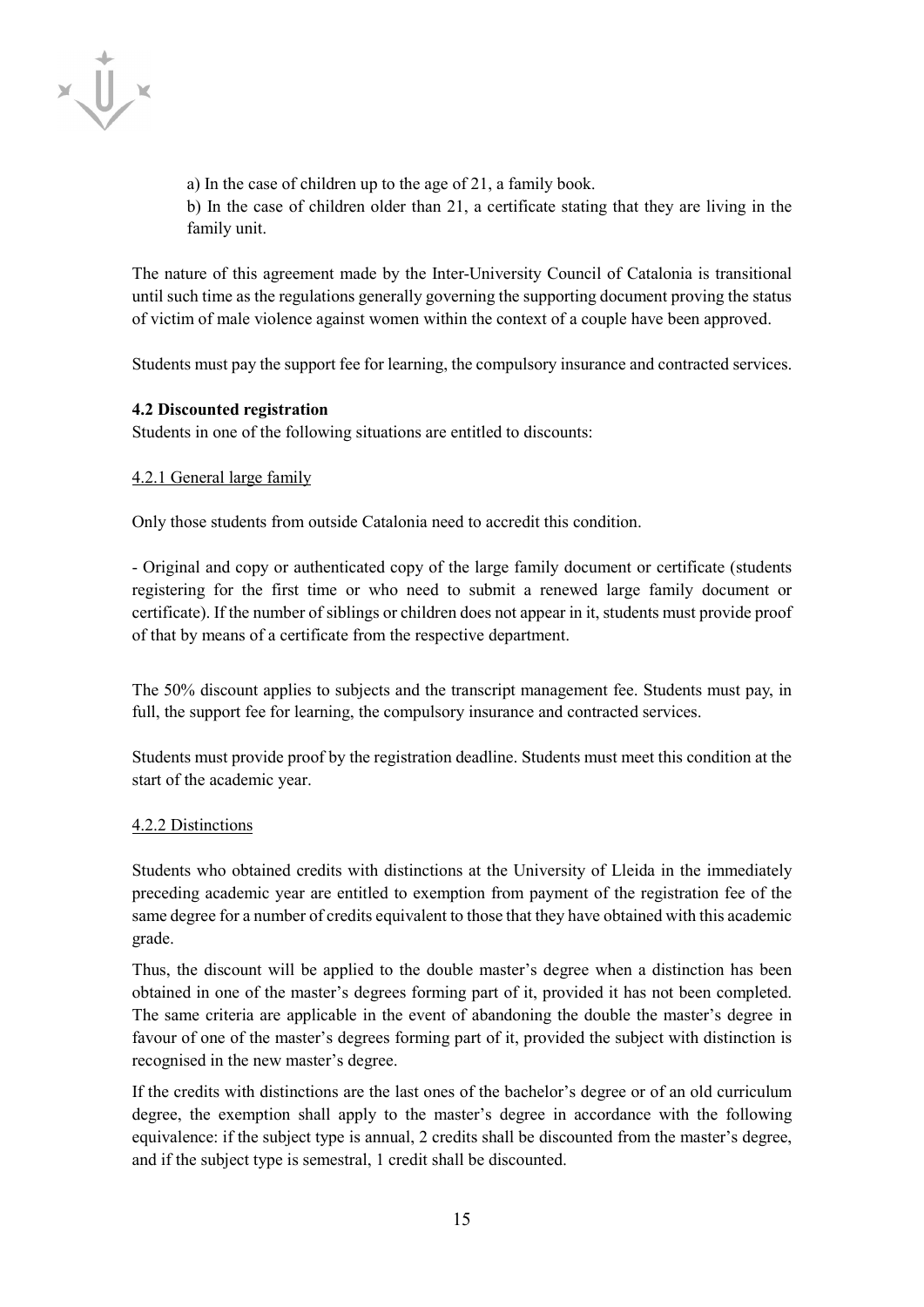

# 4.2.3 Financial assistance from firms or institutions in accordance with Agreement 200/2006 of the Governing Council

A student's condition as the beneficiary of financial assistance from firms or institutions in accordance with Agreement 200/2006 of the Governing Council of 24 November 2006, amended on 25 September 2008, must be accredited at the time of formalising registration by a letter signed by the master's degree coordinator, in accordance with the provisions of Circular 3/2017 about the procedure for the management of private scholarships, agreements and grants for registration on master's degree programmes.

# **Article 5. Registration fee payment**

# **5.1 Means of payment**

The University shall collect the registration fee by charging the account of the bank chosen by students. When registering, students must select one of the following means of payment:

# 5.1.1 Single direct debit payment

The University shall charge the amount from the  $10<sup>th</sup>$  day after registration.

# 5.1.2 Direct debit payment in three instalments

The registration fee shall be charged in three instalments:

As a general rule, the instalments shall be as follows:

- a) The first instalment shall be charged from the  $10<sup>th</sup>$  day after registration. As a guide, for registrations in July, the charge shall be made between 9 and 16 August 2022, and for registrations in September, the charge shall be made between 20 and 30 September 2022. The amount corresponding to 40% of the registered credits, plus non-teaching administrative fees, will be collected.
- b) The second instalment shall be charged on 15 November 2022. The amount corresponding to 30% of the registered credits will be collected.
- c) The third instalment shall be charged on 28 December 2022. The amount corresponding to the remaining 30% of the registered credits will be collected.

To arrange direct debit payments, students must give the bank account details in the respective section of the self-registration form and, in the first year of registration, they must submit a SEPA direct debit mandate signed by the account holder; if the account holder changes, they will need to re-submit it.

The receipt of registration, whether done in person or using the self-registration system, shall serve for notification purposes.

Registration fees that, for whatever reason, have to be paid outside payment in instalments and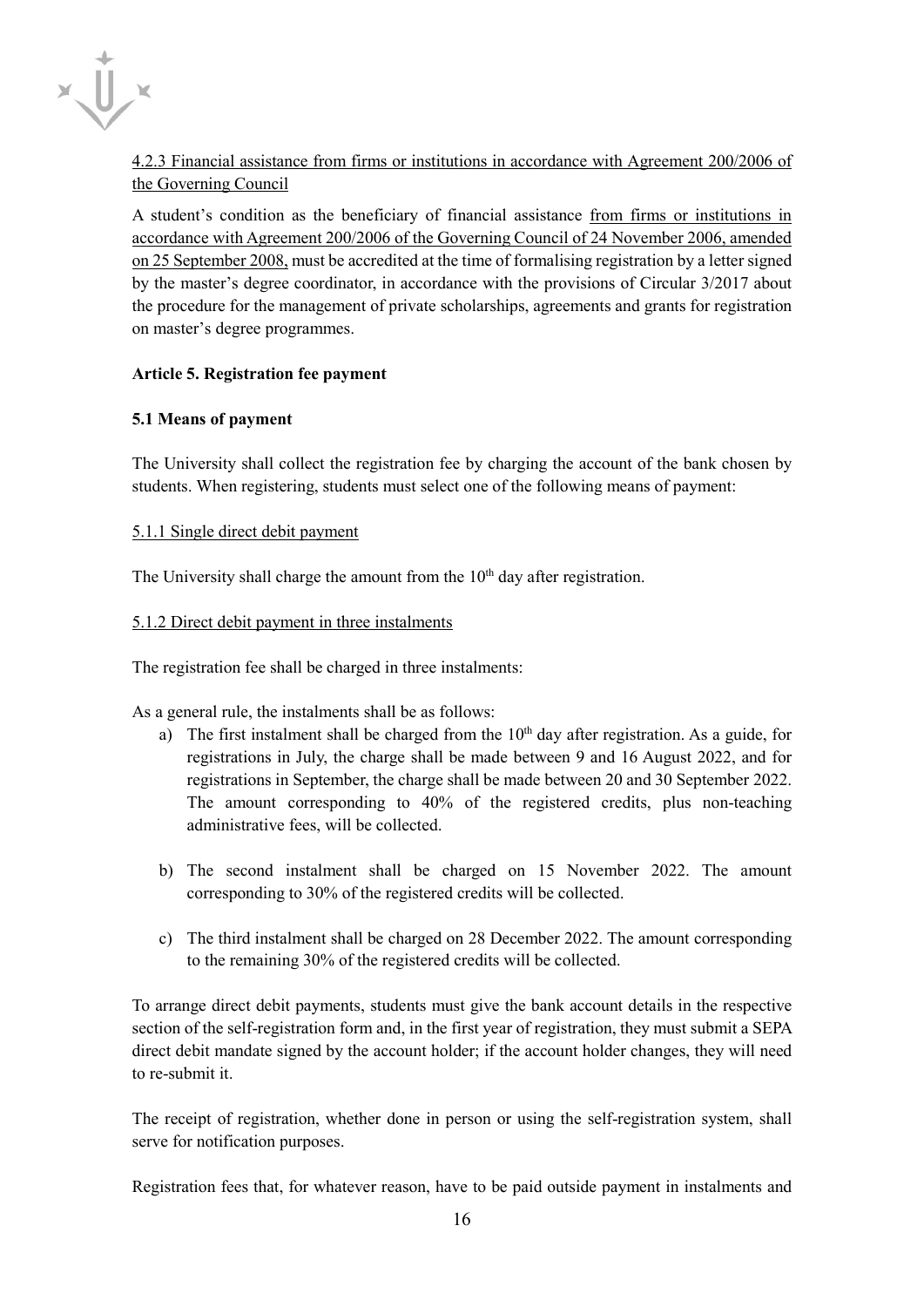

after the third instalment set out in this Article, must be paid in cash at any of the banks indicated on the invoice.

Bank account details for direct debit payment can be modified by using form MT2, which must be submitted to the secretariat of the centre at least fifteen days before the second or third payment deadlines. The application must be accompanied by a new SEPA direct debit mandate signed by the account holder if the account holder has changed.

#### 5.1.3 Loan by the Government of Catalonia

Information about the loan by the Government of Catalonia is available to students at [http://www.gencat.cat/agaur.](http://www.gencat.cat/agaur)

#### **5.2 Procedure and effects of non-payment of the registration fee**

If the University cannot collect the full or partial amount of the registration fee through the account number provided by the student or through any other means of payment, it shall reissue the order a second time for cash payment adding to the total or partial amount of the registration fees the following percentages:

- From the due date and up to three months, a 5% surcharge.

- From three months up to six months, a 10% surcharge.
- From six months, a 15% surcharge.

Students must pay the amount corresponding to these surcharges regardless of whether they obtain a grant or financial assistance at some time after the notification.

The University will notify students of the outstanding amount and will send them a payment document that will include the initial 5% surcharge, which will be valid for three months.

Students must pay the outstanding amount before the due date, which shall be sent as an attachment to the notification.

The notification will be issued electronically via the online office of the University of Lleida. The notification will be sent to the student's mobile phone and to the institutional e-mail address (......@alumnes.udl.cat) that the student was given when registering for the first year.

Once the three-month period has elapsed, any student who has not made the payment must request a new payment document from the secretariat of the centre, which will include the corresponding surcharge, depending on the period that has elapsed.

As soon as the University issues a non-payment notification to a student, her/his registration will be suspended until the corresponding amount is paid.

As a result of this suspension, the student will not be able to make any change to registration, obtain academic certificates, transfer the file, request the degree certificate or register for the next academic year on the same degree or on any other.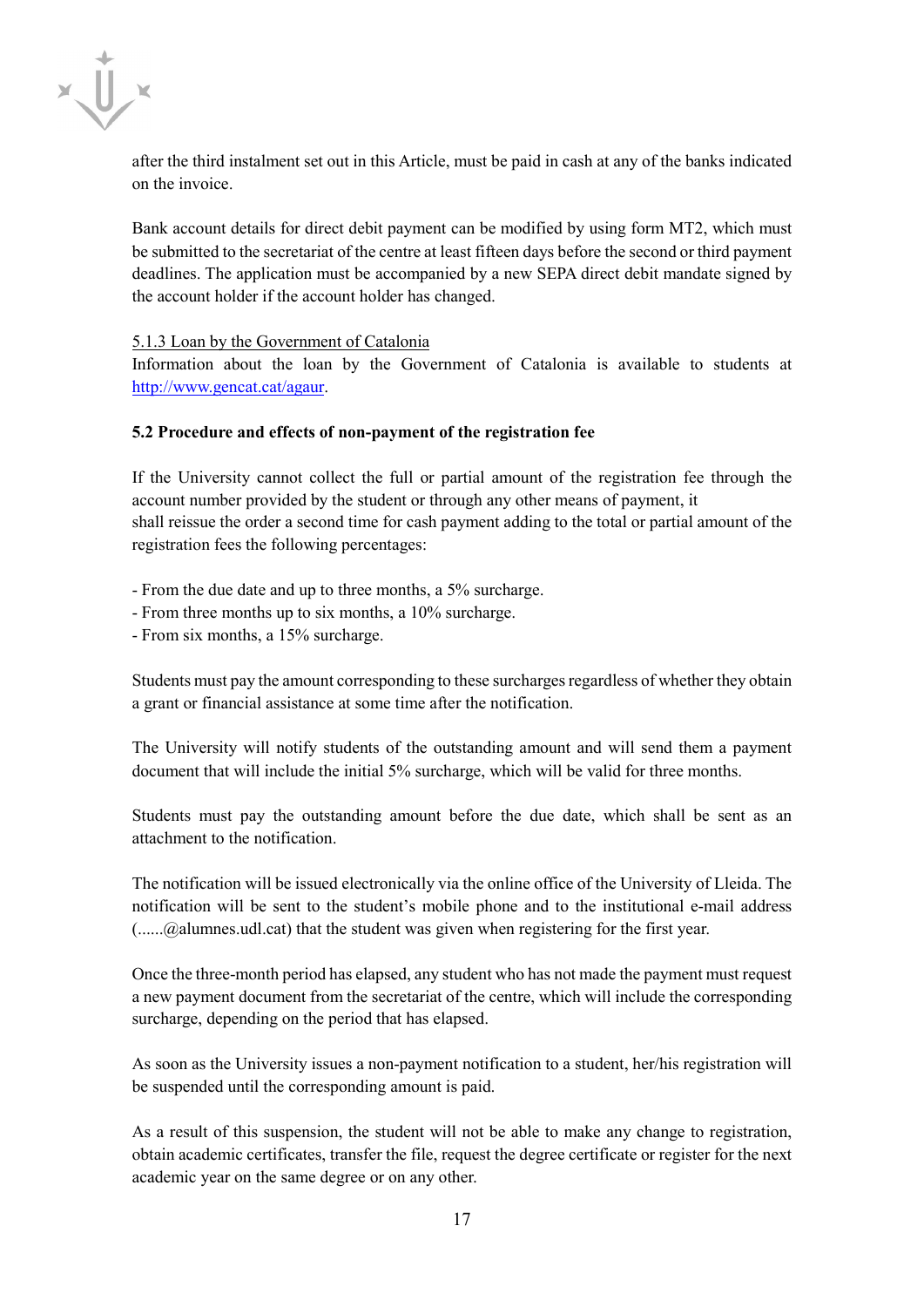

#### **5.3 Second -year students pending transcript transfer**

Students pending admission, by transcript transfer, to other studies at the University of Lleida or another university must indicate that this is the case during the self-registration process (statistics module) and shall pay the registration fee as specified below:

Within a period of 10 days after registering, they must pay in cash the amounts corresponding to the transcript management fee and to the compulsory insurance at any of the banks shown on the receipt of registration.

If, by 30 September 2022, the student has not submitted a cancellation of registration request, it shall be understood that she/he wishes to retain registration on the master's degree, and the remaining registration fees will be charged through the means of payment selected by the student during the self-registration process: single direct debit payment, in three instalments or AGAUR loan.

If the student obtains a transfer after 30 September 2022, she/he must pay the UdL the amount corresponding to overdue receipts as set out in Article 6.1.3 of these regulations in order to apply for the cancellation of registration and to carry out the transcript transfer.

#### **Article 6. Amendments to registration**

#### **6.1 Amendments to registration with and without charge**

Students may amend their registrations free of charge within the deadlines set by the centres in the registration calendar.

After the deadlines shown in previous paragraph and in this Article 6, students must apply to the respective body for any partial addition or amendment to the registration via the processes provided for at the online office of the UdL, and must pay the extra charge for this, as set out in the Government of Catalonia decree on public prices.

The notification of the resolution will be issued electronically via the online office of the University of Lleida (the student will need to log on to see it). The notification will also be sent to the student's mobile phone and to the institutional e-mail address (.......@alumnes.udl.cat) that the student was given when formalising the registration for the first year, where applicable, the address appearing on the student's transcript.

#### 6.1.1 Amendment to personal data and bank details

Students must fill in form M2 and submit it via the online office of the UdL as soon as they realise the mistake.

#### 6.1.2 Amendment to the application for registration

Students must fill in form M3 and submit it via the online office of the UdL.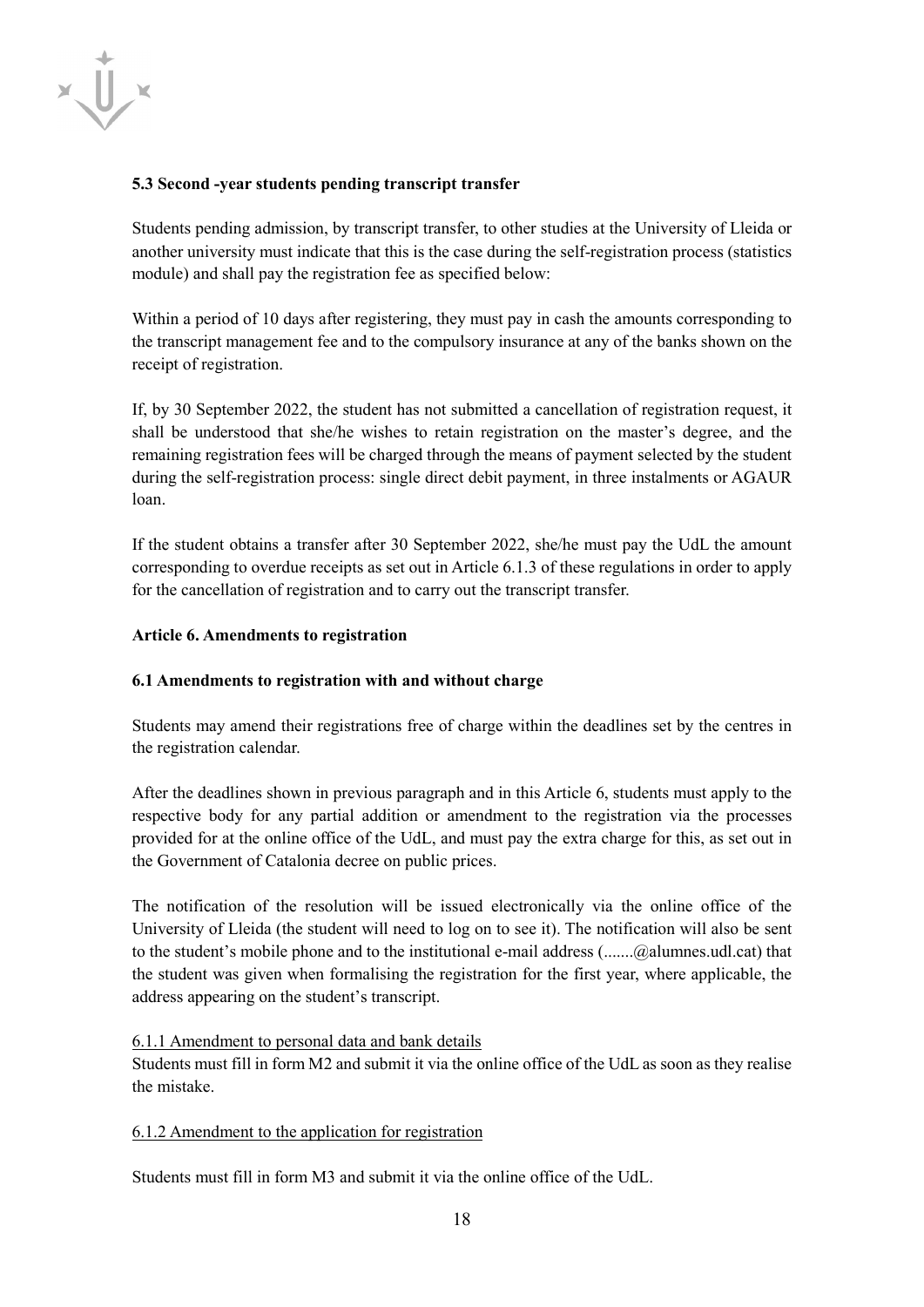

Only the partial amount of the registration fee will be refunded when it is due to reasons attributed to the UdL or in the following cases:

- Suppression of approved subject areas
- Recognition of credits
- Grant
- "With distinction" not applied

- Discounts not applied for which the student met the conditions prior to the beginning of the academic activity.

Any amounts corresponding to the support fee for learning, the compulsory insurance, contracted services and voluntary contributions shall not be refunded.

The dean or the director of the centre shall resolve these applications. She/He can also resolve requests about the exceptional situations that may arise in relation to the master's thesis and external placements (and, in the event that they involve a refund of the amount of these credits, she/he will have to issue a report justifying the exceptional nature thereof).

An appeal may be lodged against her/his decision before the rector within one month of the day following notification.

#### 6.1.3 Cancellation of registration

To apply for the cancellation of registration, students must fill in form M1 and submit it via the online office of the UDL.

The deadline to apply for the cancellation of registration is 30 November 2022, except for master's degrees whose teaching starts in January 2023, for which the deadline to apply for cancellation of registration is 1 March 2023.

If the cancellation of registration is accepted and the student has applied for a grant from the Ministry of Education, the grant application will also be cancelled.

The only circumstance giving rise to a refund of the amount paid for the credits registered in master's degree studies is serious illness of the students substantiated by an official medical certificate.

Any amounts corresponding to the support fee for learning, the transcript management fee, the compulsory insurance, contracted services and voluntary contributions shall not be refunded.

Cancellation will not be accepted if the amounts corresponding to overdue receipts have not been paid, except under the circumstance set out further above.

In the event of a single payment registration, if cancellation is applied for after the due date and before 14 November, the amount corresponding to 40% of the credits, plus non-teaching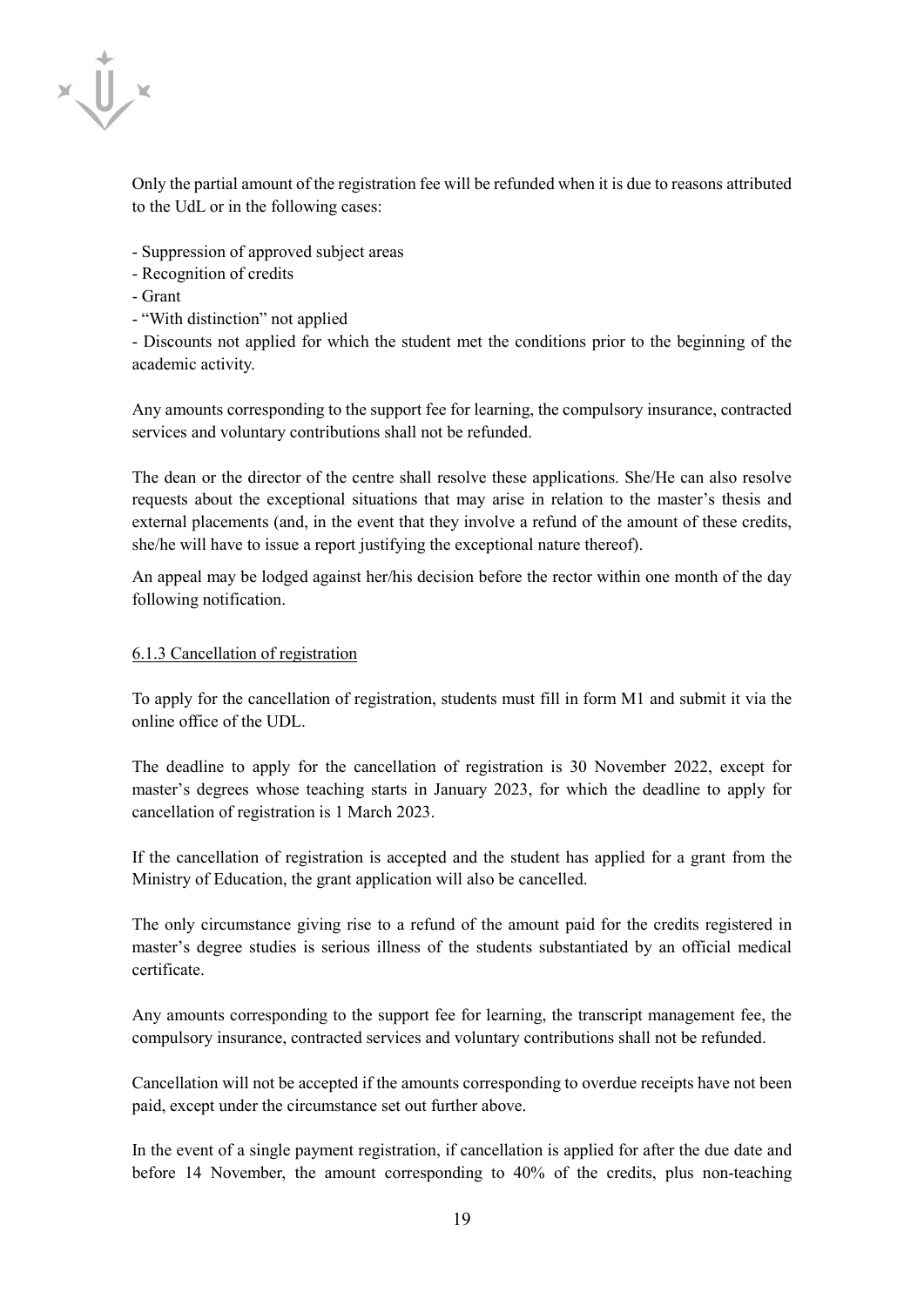

administrative fees, must be paid; if the application is submitted between 15 and 30 November, the amount corresponding to 70% of the credits, plus non-teaching administrative fees, must be paid. If the student has paid for registration in full, the corresponding amount will be refunded. In any event, the amount corresponding to non-teaching services must be paid.

In cases of duly substantiated exceptional situations, the application for overall cancellation of registration outside the indicated deadlines will be accepted up to 1 March 2023 provided the full registration fee has been paid..

The manager shall resolve the cancellation of registration. An appeal may be lodged against her/his decision before the rector within one month of the day following notification.

The Office of the General Manager will be able to cancel registration in substantiated exceptional cases, in which cancellation is compensated by a new registration at the UdL; such compensation shall not be applicable to transcript management fees or learning support fees paid for in the cancelled registration.

6.1.4 Withdrawal from subjects

Students must fill in form M4 and submit it via the online office of the UdL.

Deadlines to apply for withdrawal:

- First semester subjects: 4 November 2022
- Annual subjects: 14 December 2022
- Second semester subjects and master's degree subjects whose teaching starts in January 2023:
- 9 March 2023

Students cannot withdraw from registered basic and compulsory subjects corresponding to previous years.

The dean or the director of the centre shall resolve the applications. An appeal may be lodged against her/his decision before the rector within one month of the day following notification.

In this case, withdrawal from subjects shall not entail a refund of the amount paid, but it shall not be counted for the purposes of a surcharge for following years.

#### 6.1.5 Addition to registration

Students must fill in form M-5 and submit it via the online office of the UdL.

Payment shall be made by means of a single direct debit order.

If payment is not made for this addition, none of the registration shall become effective.

No addition will be granted if any registration invoice is pending payment.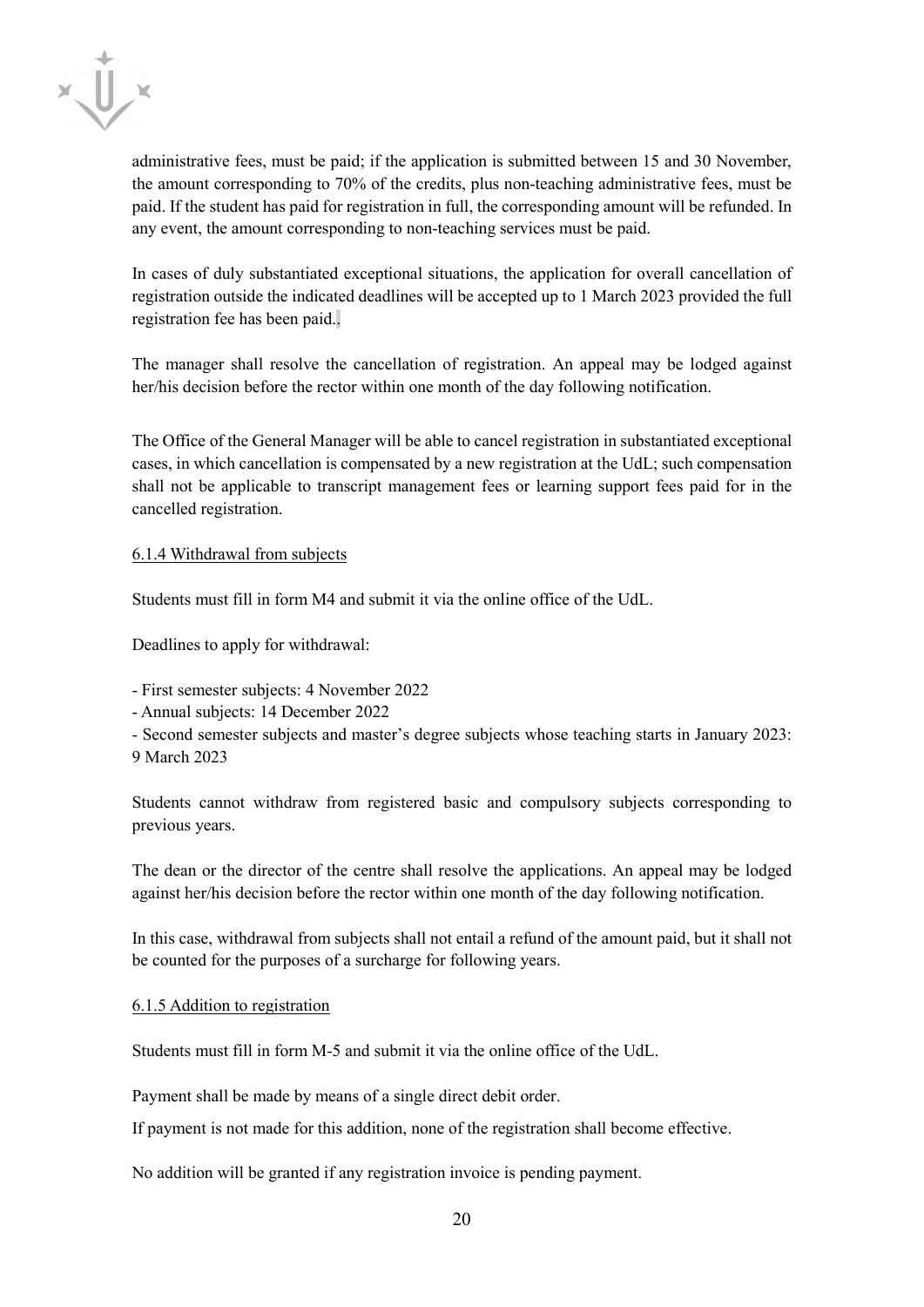

The dean or director of the centre shall resolve the applications. An appeal may be lodged against her/his decision before the rector within one month of the day following notification.

## **6.2 Exceptions**

The surcharge for partial additions and amendments to the registration as set out in the decree on public prices shall not apply to students who amend their registration after the deadlines indicated in this Article 6 and are in any of the following situations:

- Amendment of personal information and bank details
- Grant
- Distinctions
- Credit recognition
- Addition to registration due to recognition
- Master's degree thesis
- Placements

#### **Article 7. General provision**

These economic regulations referring to registration shall be applicable unless otherwise specified in the decree on public prices of the Government of Catalonia or other legal regulations.

#### **TITLE 4**

#### **TRANSCRIPT**

#### **Article 8. Academic credit transfer and recognition**

The credit transfer and recognition procedure is regulated by Article 10 of Royal Decree 822/2021, of 28 September, establishing the organisation of university education and its quality assurance procedure (Spain's Official State Gazette of 29 September 2021) and by these regulations.

Transferred or recognised credits must be included in the student transcript and in the European diploma supplement.

#### **8.1 Credit transfer**

Academic credit transfer refers to the inclusion, in the transcript and in the European diploma supplement, of all credits obtained in official studies taken previously, at any university, that have not led to an official university degree being awarded.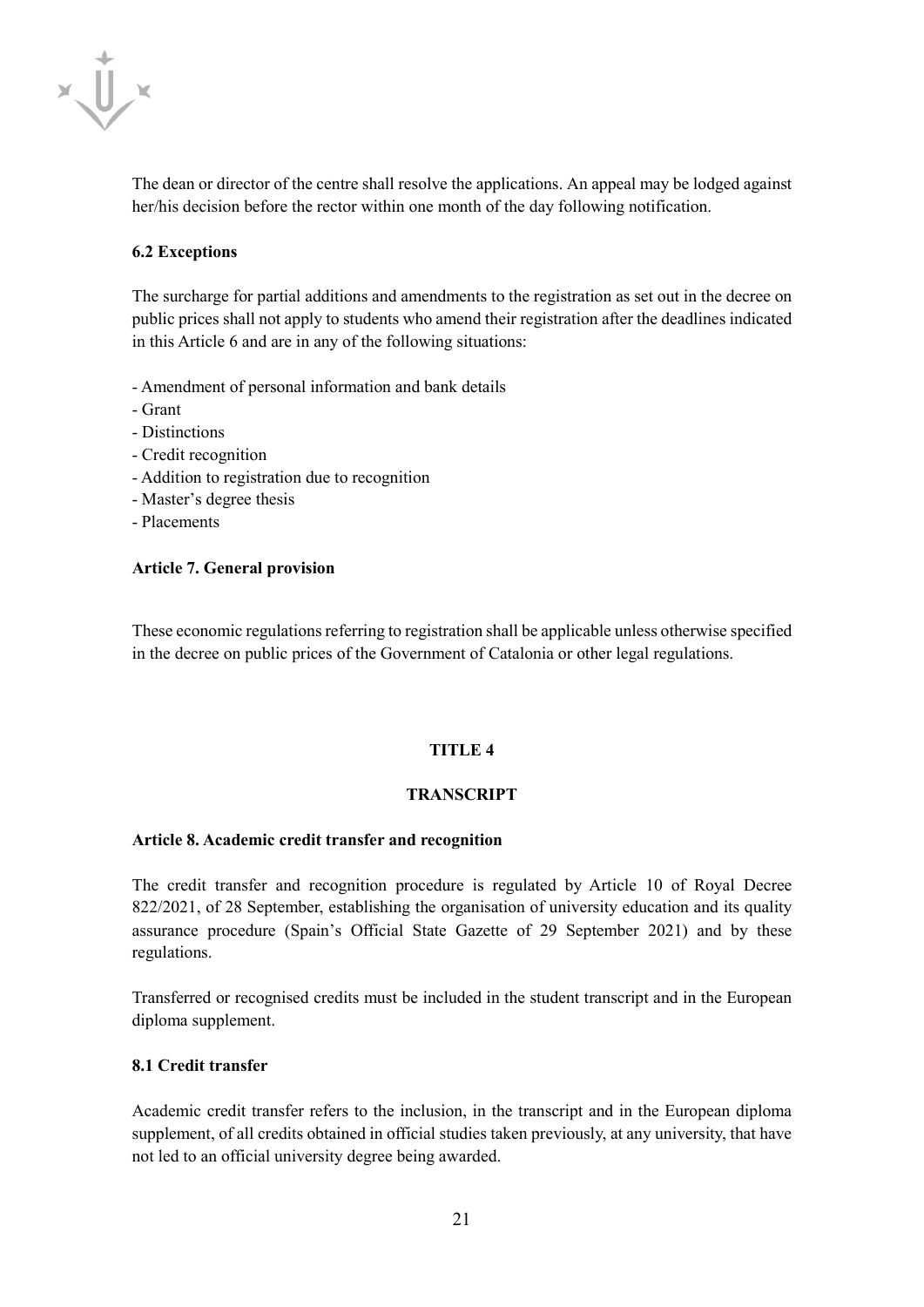

In order to transfer credits, students must close the transcript of the abandoned degree and submit the transcript transfer receipt to the secretariat of the centre where they wish to register so that the destination centre can include the credits obtained from the original degree in their transcript.

These credits do not count for the purposes of obtaining the degree.

## **8.2 Credit recognition**

Academic credit recognition refers to the procedure of acceptance by a university of credits obtained through other official studies at the same or another university so that they can form part of the student transcript for the purpose of obtaining an official university degree that is different to the degree of provenance.

These recognised credits must appear in students' transcripts and in the European diploma supplement with the original grades.

Credits corresponding to the bachelor's degree or master's degree thesis cannot be recognised unless said thesis is developed specifically in a mobility programme.

The accreditation of work and professional experience may be recognised as academic credits used to obtain an official degree, but only when such experience is closely related to the knowledge, competencies and skills particular to the official university degree.

In order to accredit work and professional experience, students must submit the same documents as those required of students registering to study part-time, in accordance with the provisions of Article 3.2 of these regulations, as well as a report from the firm. The master's degree Committee may request more documentation if it considers it necessary to do so.

Credits passed and taken in universities' own university studies may also be recognised.

The number of credits recognised for work or professional experience or for universities' own studies may not exceed, as a whole, 15% of the total credits of the curriculum of the degree that students intend to obtain. These recognised credits do not have numeric grades and are therefore not used for student transcript grading.

This percentage may only be exceeded in the case provided for in Article 10.6 of Royal Decree 822/2021.

#### 8.2.1 Application for credit recognition, deadlines and documents for submission

Students wishing to apply for credit recognition in master's degree studies must indicate this on the pre-registration form and submit the documentation set out in Article 2.2.4 of these regulations, in the pre-registration period or in the period indicated by the centre, if it considers it expedient, preferably via the online office of the UdL.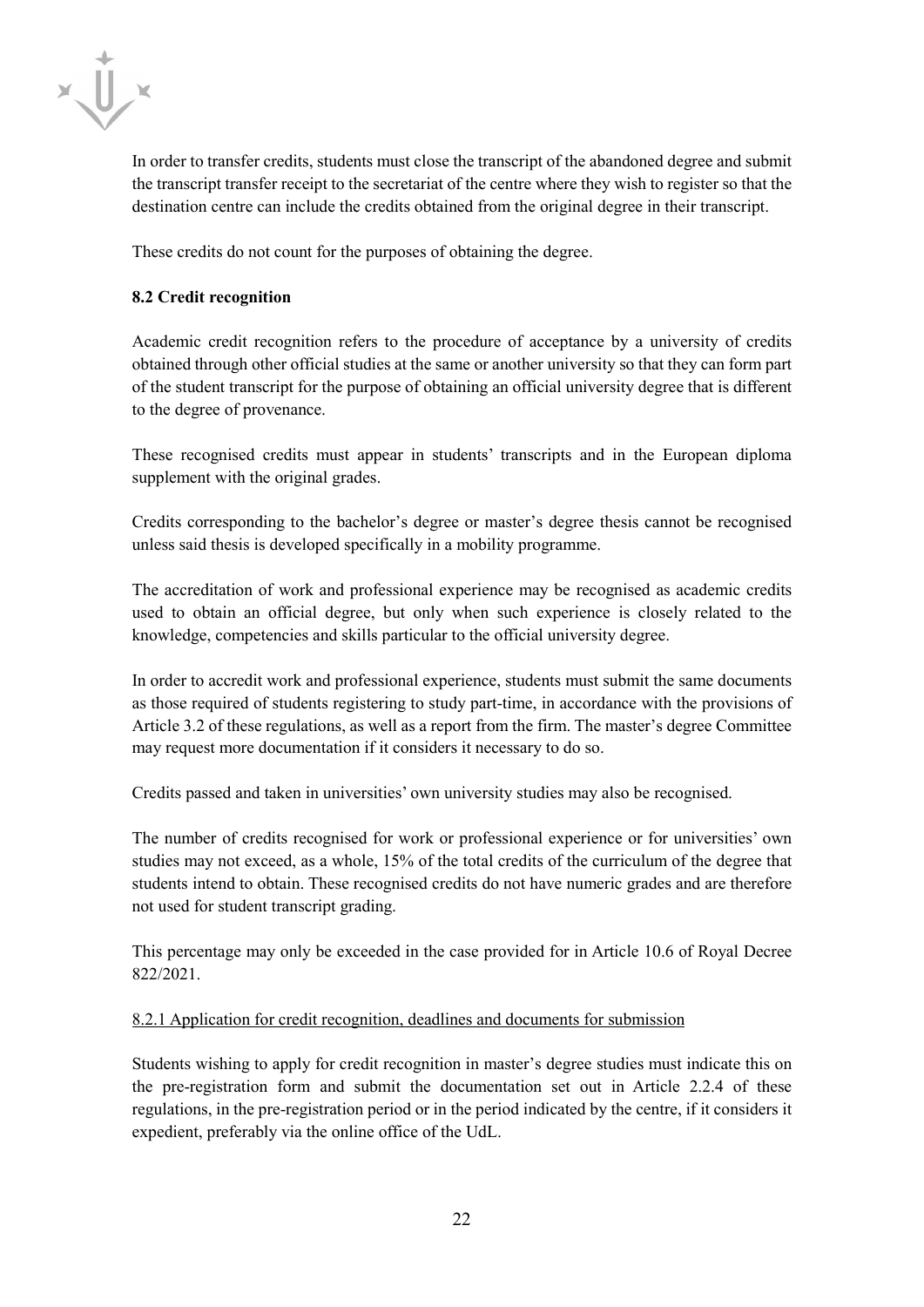

Applications for credit recognition in master's degree studies are resolved by the dean or the director of the centre, as delegated by the rector, at the proposal of the master's degree Studies Committee.

Recognised credits must be registered in the registration period established for the master's degree, and the fee as set out in the decree on public prices must be paid.

# **8.2.2 Criteria for credit recognition in master's degree studies**

1. In accordance with sections 2 and 3 of the first additional provision of Royal Decree 822/2021, people holding a Spanish official long degree, architecture degree or engineering degree who wish to be admitted to university master's degree studies may seek recognition, where applicable, of credits related to knowledge, competencies and skills acquired in previous degrees, and of their fit with the curriculum of the master's degree to which they wish to be admitted.

The percentage of credits that may be recognised in a master's degree for anyone wishing to be admitted to it with a long degree, architecture degree, engineering degree or a doctoral programme degree must be less than 50%.

This percentage must be less than 15% when anyone wishes to be admitted to the master's degree with a short degree or technical engineering or technical architecture qualification because, as indicated in the first additional provision of Royal Decree 822/2021, such recognitions are exceptional in nature and must be justified.

2- In master's degree studies, credits passed in other official university master's degrees may be recognised.

3- Credits for work and professional experience and for qualifications endorsed by the respective higher education institution may be recognised in accordance with the provisions of Article 8.2 of these regulations.

# **Article 9. Grading system and transcript average**

Applicable to the grading system and the transcript average are the provisions of Royal Decree 1125/2003, of 5 September, establishing the European credits system and the grading system for university degrees of an official nature and validity across national territory (Spain's Official State Gazette of 18 September 2003), and the Regulations for the Assessment and Grading of Teaching in Bachelor's and Master's Degrees at the University of Lleida approved by the Governing Council on 26 February 2014, as amended by Governing Council agreements 111/2016, 231/2016, 221/2018 and 33/2020.

The results obtained by students in each subject area of the curriculum shall be graded in accordance with a numeric scale from 0 to 10, expressed to one decimal place, to which the respective qualitative grade.

A "with distinction" mention will be awarded to students who obtained a grade equal to or higher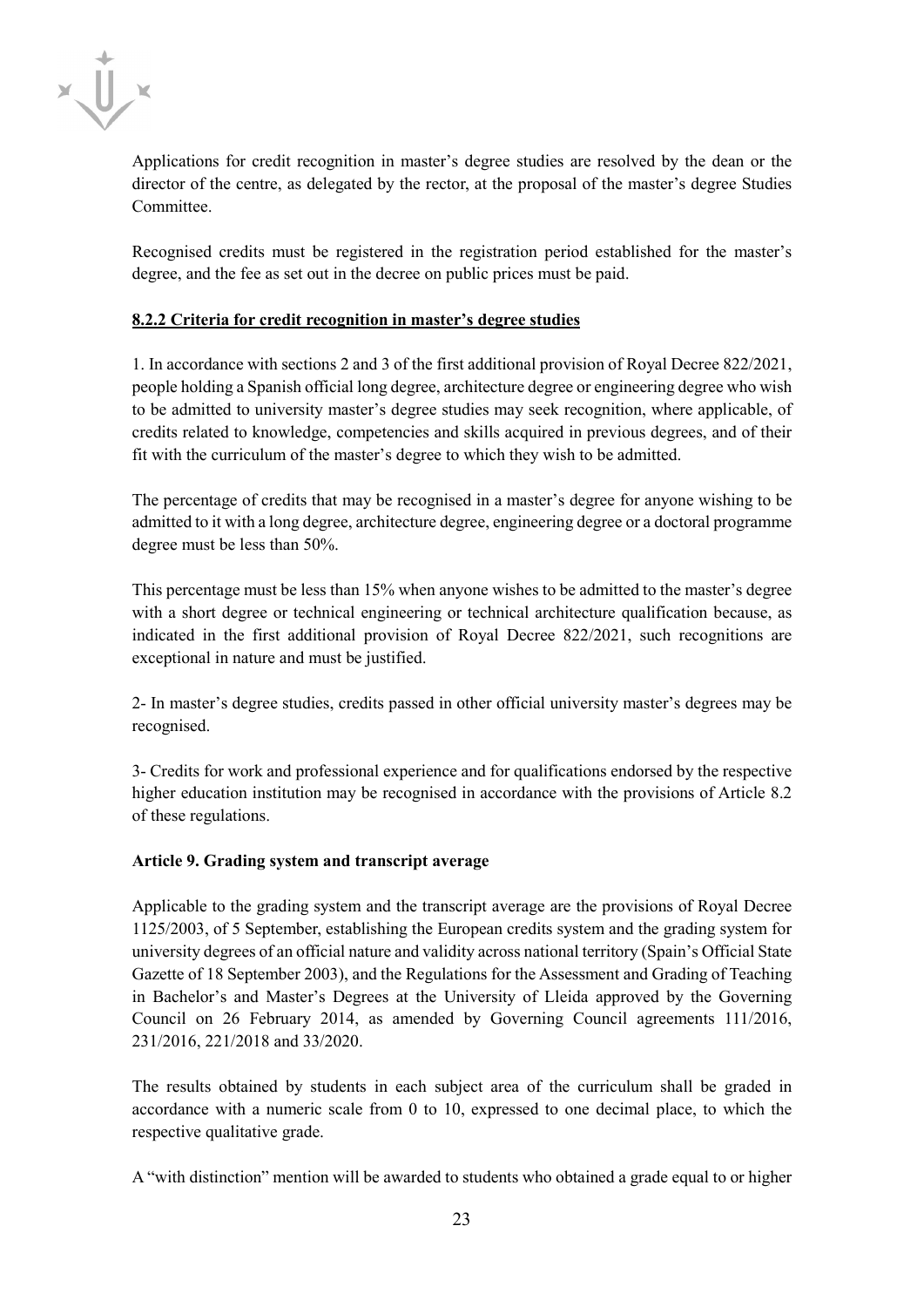

than 9.0. The number of distinctions cannot be greater than 5% of the students registered on a subject area in the respective academic year. The result of calculating 5% will be rounded up to the nearest whole number. When the first two decimal places give a figure of .50, the figure will be rounded up to the bigger whole number. If the number of students registered is lower than 20, only one distinction may be awarded. A module or subject is considered to have been passed when the grade is 5.0 or higher.

Credits obtained by the recognition of credits corresponding to educational activities not integrated in the curriculum (work or professional experience, cross-disciplinary subject areas and unofficial university studies) and credits obtained by the recognition of credits corresponding to higher education studies shall be graded as a *pass*, without a numeric grade, and shall not count for purposes of calculating the transcript average.

Bridging courses shall be graded in the same way as degree subjects, that is to say, from *fail* to *excellent* and *distinction*.

The transcript average is determined as follows:

It is the sum of the credits passed by the student, each one being multiplied by the respective grade value, divided by the number of credits passed by the student.

Σ NCi x Gi Weighted average = --------------------------------- NC

NC: Total number of credits passed by the student NCi: Number of credits passed in each subject Gi: Respective grade

Numeric scale of grades

| Descriptor  | Numeric scale                      |
|-------------|------------------------------------|
| fail        | $0 - 4.9$                          |
| pass        | $5 - 6.9$                          |
| good        | $7 - 8.9$                          |
| excellent   | $9 - 10$                           |
| distinction | $9 - 10$ plus a "with distinction" |
|             | mention                            |

Regarding applications for grants that the Ministry convenes annually, the transcript average shall be determined in accordance with the formula set out in the respective announcements published in Spain's Official State Gazette.

For the allocation of curricular external academic placement, the transcript average shall be the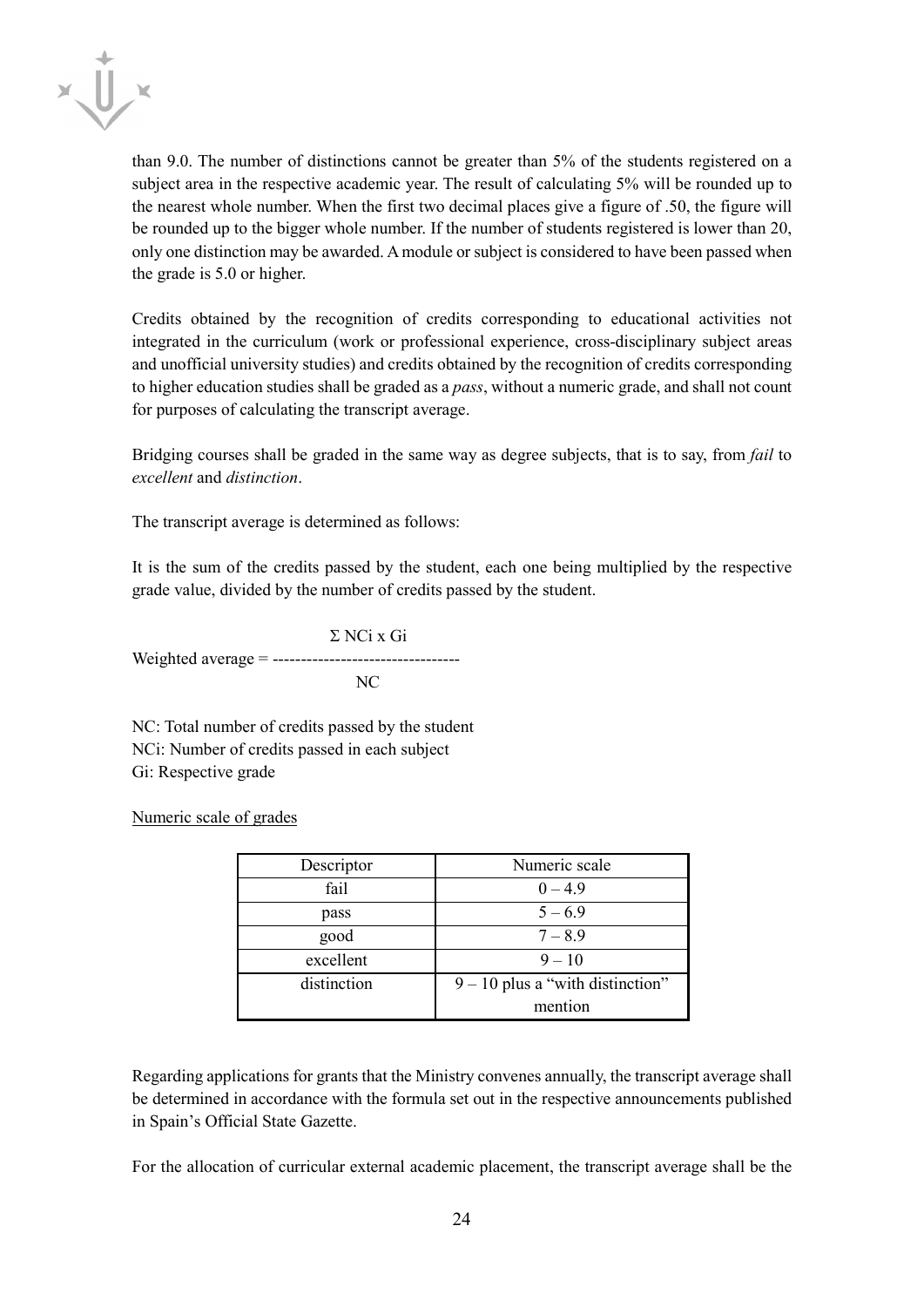

sum of graded credits, each one being multiplied by the respective grade value, in accordance with previously mentioned the table of equivalences, divided by the total number graded credits. The last grade obtained for each subject (*fail*, *pass*, *good*, *excellent* and *distinction*) shall be taken into account in this formula.

The same calculation shall be used to work out the transcript average in order to take part in mobility programmes (Erasmus+ and UdL mobility), but it will take into account the graded credits obtained up to 30 September of the academic year before the call or, where applicable, the date set out in each call.

#### **Article 10. Double master's degrees**

To register for a double master's degree, a student must have been offered a place via preregistration.

Students registered on double master's degrees must take the subjects included in the curricular itinerary designed for the purposes of obtaining both degrees. They must pay for the credits corresponding to the subjects of the curricular itinerary, as well as the fees, insurance and contracted services.

Upon completion of the curricular itinerary, the grades obtained will be transferred, in accordance with the table of correlation or equivalences approved by the Governing Council, to the student transcript of each degree.

To apply for one of the degrees, students must have passed the double master's degree curricular itinerary in full.

In the case of a double master's degree in Law and the Criminal Justice System, or Law and Administrative Management, students who justify that they have to sit the official exam for access to the legal profession may request the splitting of the studies in order to obtain the Law master's degree and to sit the said exam.

Students who abandon a double master's degree and want to continue on one of the two master's degree programmes must follow the admissions procedure established by the legislation in force: university pre-registration or a transcript transfer application.

If the transcript transfer is obtained, the subjects that the student has passed in the curricular itinerary of the double master's degree will be recognised, with the exception of the master's thesis, according to the tables of credit recognition approved by the Governing Council, and student must pay the fee as set out in the Government of Catalonia decree on public prices.

The academic regulations applied to students of double master's degrees shall be the same as those applied to other students, and the prerequisites and corequisites shall likewise be the same as those for single master's degrees unless others are specified.